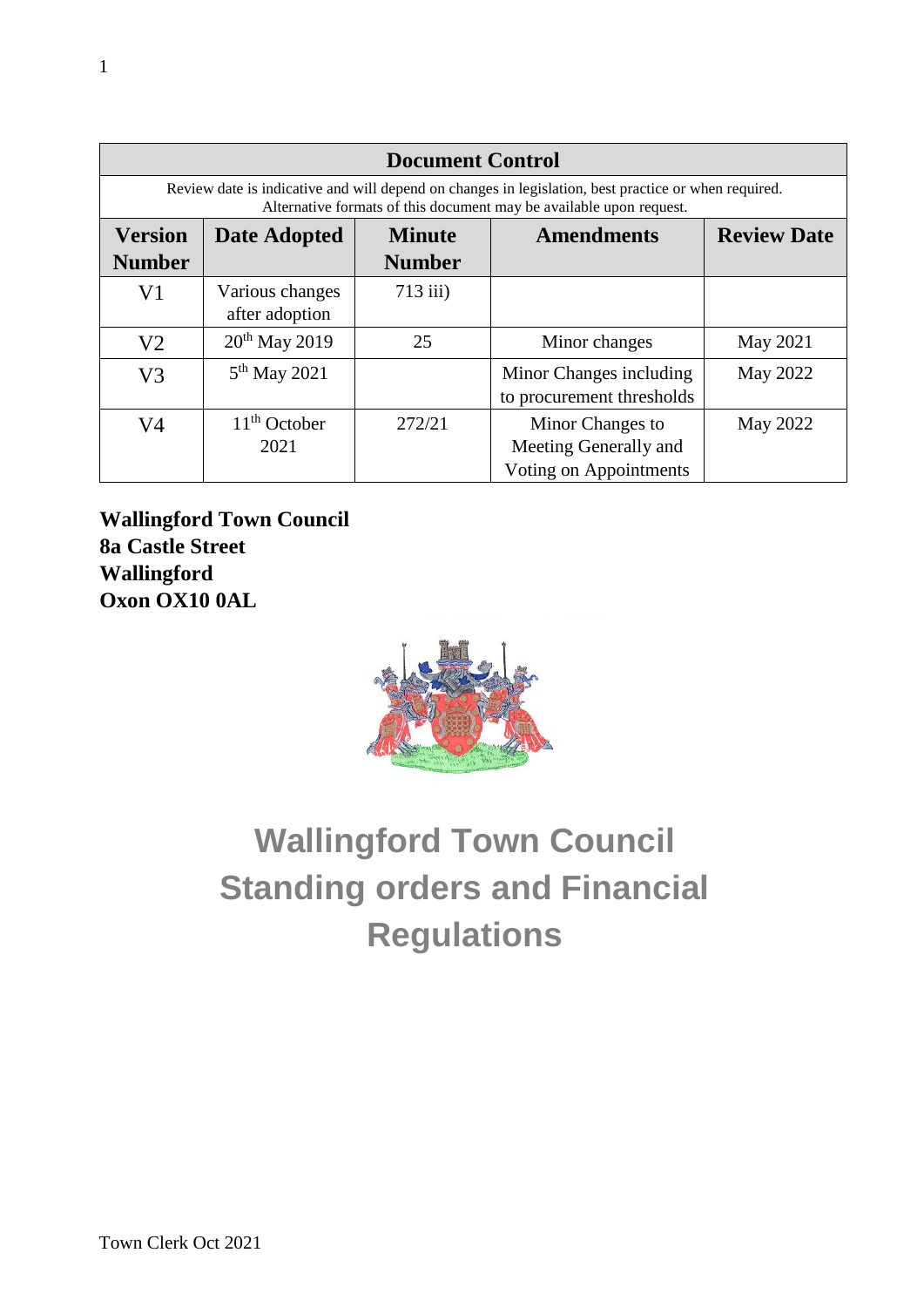# **Contents**

# **Standing Orders**

- **1.** Rules of debate at meetings
- **2.** Disorderly conduct at meetings
- **3.** Meetings generally
- **4.** Committees and working parties
- **5.** Ordinary council meetings
- **6.** Extraordinary meetings of the council, committees, and working parties
- **7.** Previous Resolutions
- **8.** Voting on appointments
- **9.** Motions for a meeting that require written notice to be given to the Proper Officer
- **10.** Motions at a meeting that do not require written notice
- **11.** Management of information
- **12.** Draft minutes
- **13.** Code of conduct and dispensations
- **14.** Code of conduct complaints
- **15.** Proper Officer
- **16.** Responsible Financial Officer
- **17.** Accounts and accounting statements
- **18.** Financial controls and procurement
- **19.** Handling staff matters
- **20.** Responsibilities to provide information
- **21**. Responsibilities under data protection legislation
- **22.** Relations with the press/media
- **23.** Execution and sealing of legal deeds
- **24.** Communicating with District, County or Unitary Councillors
- **25.** Restrictions on councillor activities
- **26.** Standing orders generally

# **Financial Regulations**

#### **27 – 44.**

#### **Terms of Reference**

Full Council and Policy

- Finance & Properties
- Parks, Gardens, Allotments & Open Spaces
- Tourism & Economic Development
- Personnel
- Planning

*These Standing Orders and Financial Regulations are based on the National Association of Local Councils, (NALC), model standing orders and financial regulations adapted, where allowed, for the way that Wallingford Town Council works day to day and now includes new legislation introduced after 2013. Approved at the Meeting of the Full Council and Policy on 20th May 2019.*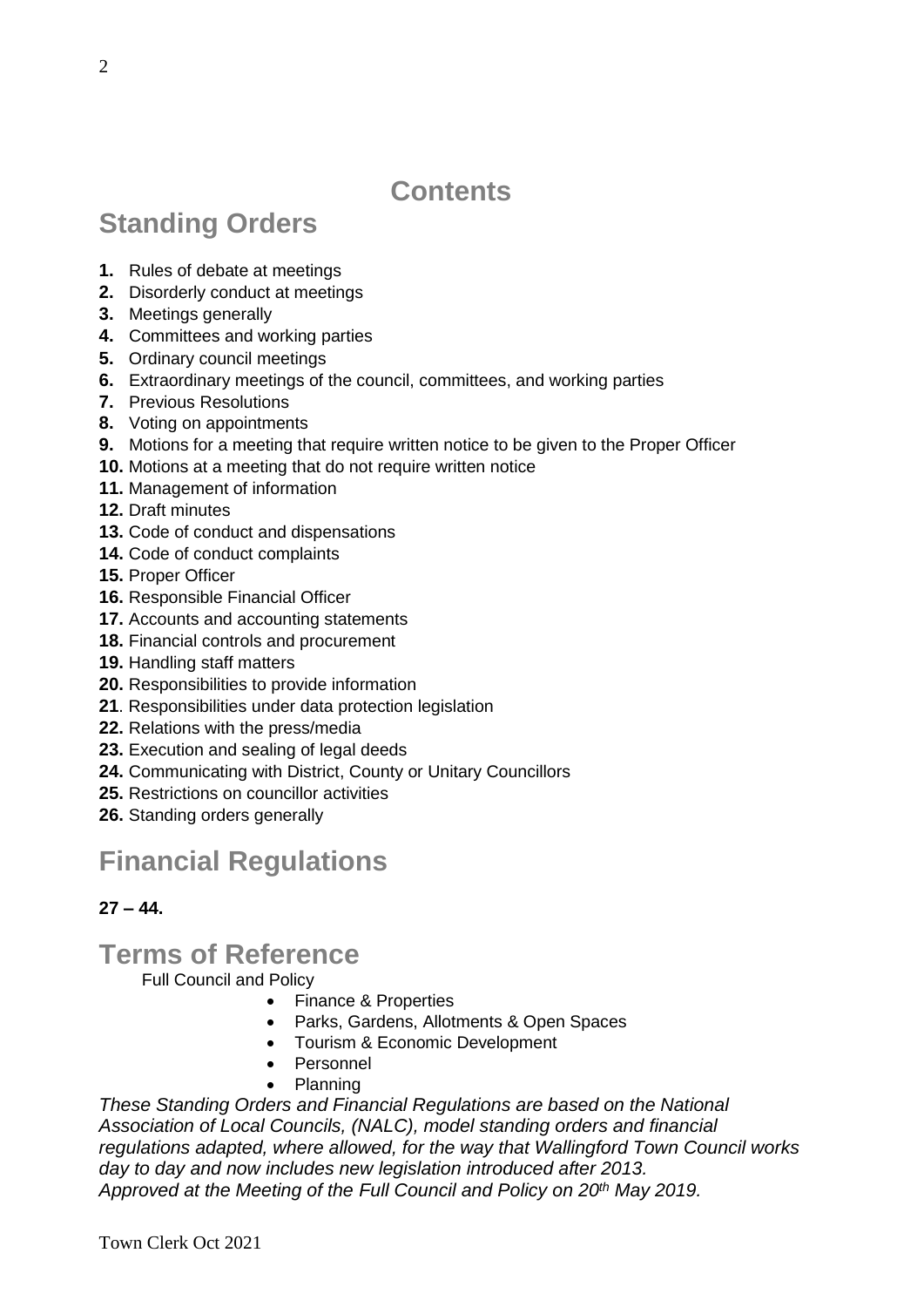# **STANDING ORDERS**

#### **1. Rules of debate at meetings**

- a Motions on the agenda shall be considered in the order that they appear unless the order is changed at the discretion of the chairman of the meeting.
- b A motion (including an amendment) shall not be progressed unless it has been moved and seconded.
- c A motion on the agenda that is not moved by its proposer may be treated by the chairman of the meeting as withdrawn.
- d If a motion (including an amendment) has been seconded, it may be withdrawn by the proposer only with the consent of the seconder and the meeting.
- e An amendment is a proposal to remove or add words to a motion. It shall not negate the motion.
- f If an amendment to the original motion is carried, the original motion becomes the substantive motion upon which further amendment(s) may be moved.
- g An amendment shall not be considered unless early verbal notice of it is given at the meeting and, if requested by the chairman of the meeting, is expressed in writing to the chairman.
- h A councillor may move an amendment to his own motion if agreed by the meeting. If a motion has already been seconded, the amendment shall be with the consent of the seconder and the meeting.
- i If there is more than one amendment to an original or substantive motion, the amendments shall be moved in the order directed by the chairman.
- j Subject to standing order 1(k) below, only one amendment shall be moved and debated at a time, the order of which shall be directed by the chairman of the meeting.
- k One or more amendments may be discussed together if the chairman of the meeting considers this expedient but each amendment shall be voted upon separately.
- l A councillor may not move more than one amendment to an original or substantive motion.
- m The mover of an amendment has no right of reply at the end of debate on it.

Town Clerk Oct 2021 n Where a series of amendments to an original motion are carried, the mover of the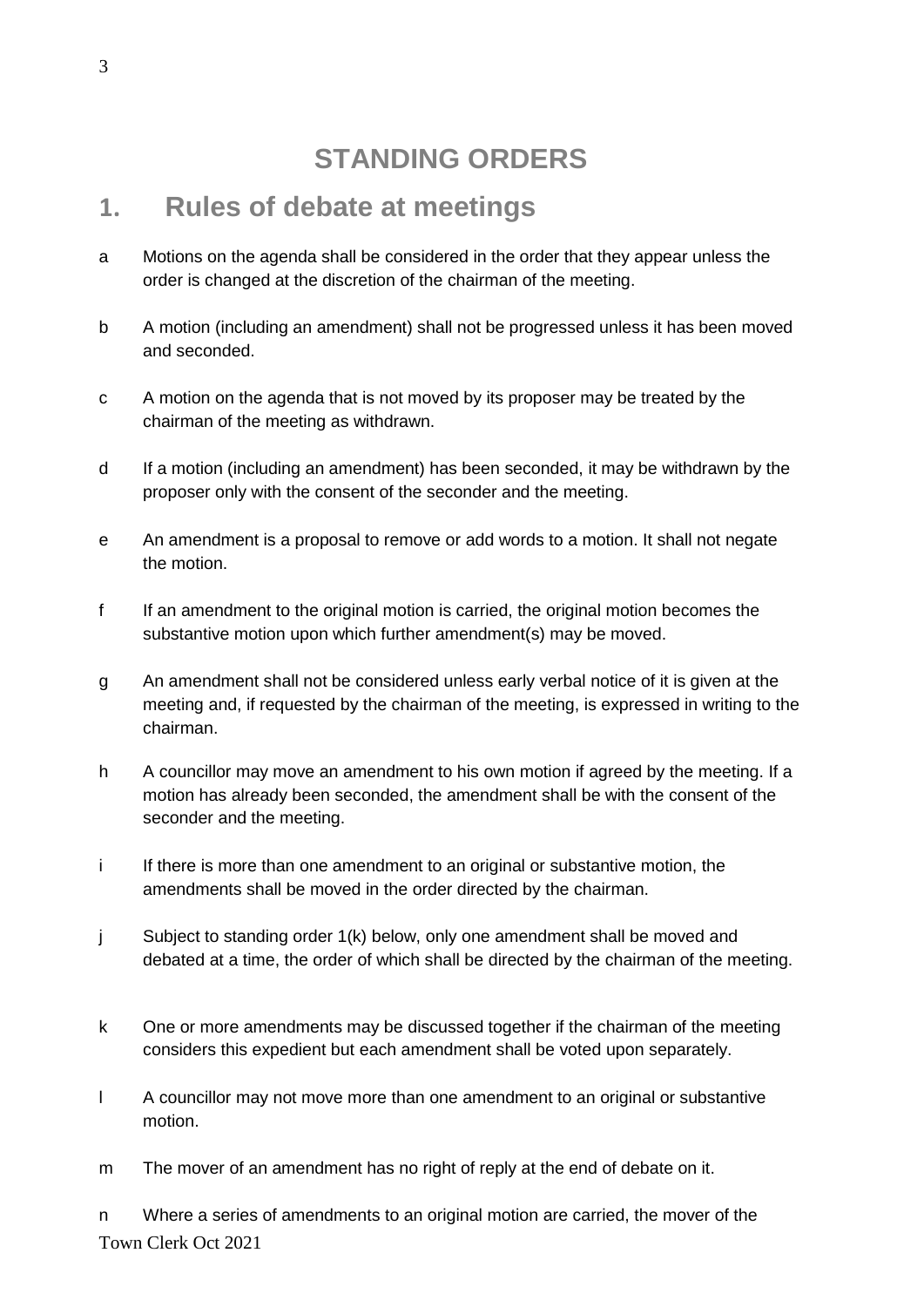original motion shall have a right of reply either at the end of debate of the first amendment or at the very end of debate on the final substantive motion immediately before it is put to the vote.

- o Unless permitted by the chairman of the meeting, a councillor may speak once in the debate on a motion except:
	- i. to speak on an amendment moved by another councillor;
	- ii. to move or speak on another amendment if the motion has been amended since he last spoke;
	- iii. to make a point of order;
	- iv. to give a personal explanation; or
	- v. in exercise of a right of reply.
- p During the debate of a motion, a councillor may interrupt only on a point of order or a personal explanation and the councillor who was interrupted shall stop speaking. A councillor raising a point of order shall identify the standing order which he considers has been breached or specify the other irregularity in the proceedings of the meeting he is concerned by.
- q A point of order shall be decided by the chairman of the meeting and his decision shall be final.
- r When a motion is under debate, no other motion shall be moved except:
	- i. to amend the motion;
	- ii. to proceed to the next business;
	- iii. to adjourn the debate;
	- iv. to put the motion to a vote;
	- v. to ask a person to be no longer heard or to leave the meeting;
	- vi. to refer a motion to a committee or sub-committee for consideration;
	- vii. to exclude the public and press;
	- viii. to adjourn the meeting; or
	- ix. to suspend particular standing order(s) excepting those which reflect mandatory statutory requirements.
- s Before an original or substantive motion is put to the vote, the chairman of the meeting shall be satisfied that the motion has been sufficiently debated and that the mover of the motion under debate has exercised or waived his right of reply.
- t Excluding motions moved understanding order 1(r) above, the contributions or speeches by a councillor shall relate only to the motion under discussion and shall not exceed 3 minutes without the consent of the chairman of the meeting.

## **2. Disorderly conduct at meetings**

Town Clerk Oct 2021 a No person shall obstruct the transaction of business at a meeting or behave offensively or improperly. If this standing order is ignored, the chairman of the meeting shall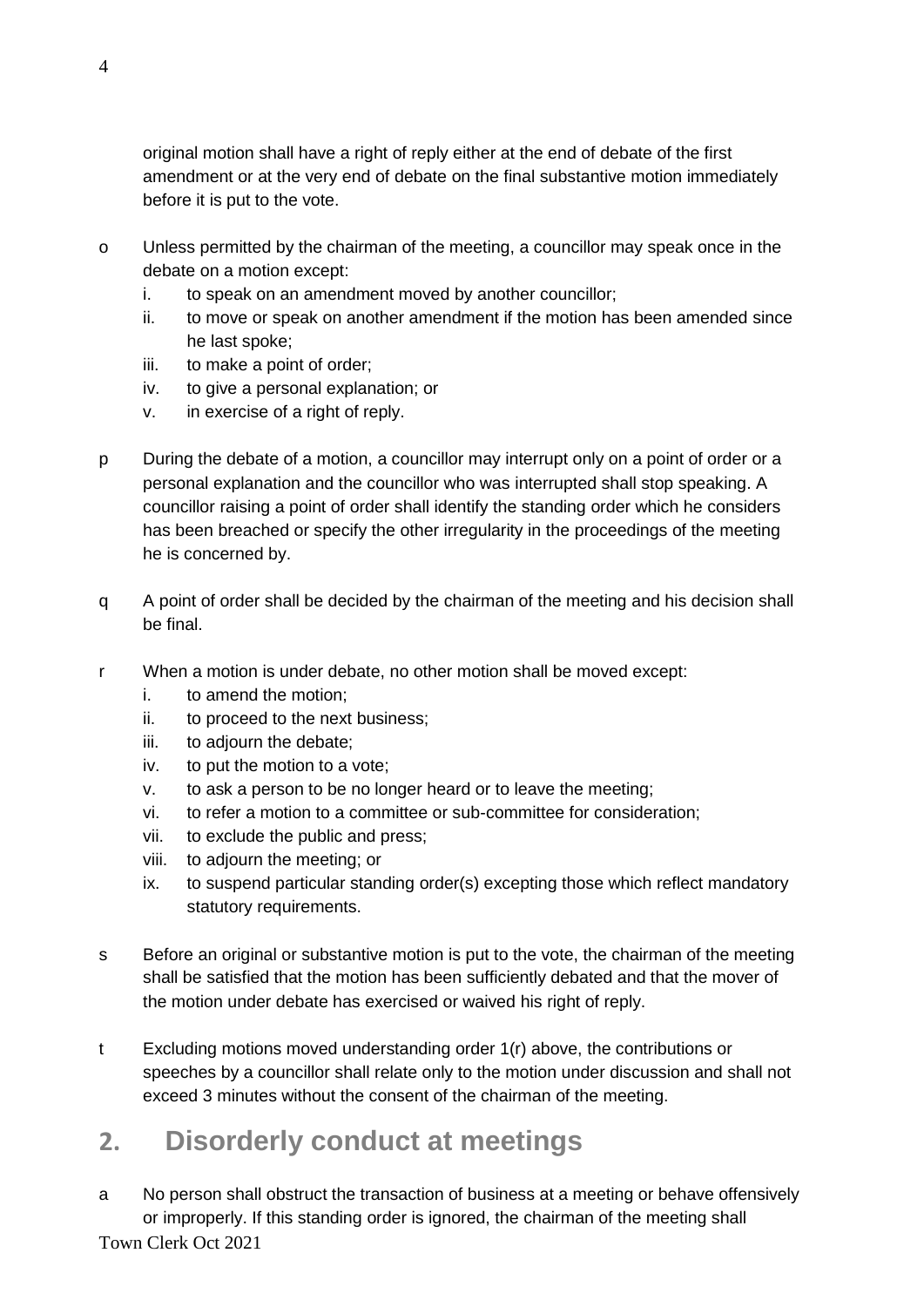request such person(s) to moderate or improve their conduct.

- b If person(s) disregard the request of the chairman of the meeting to moderate or improve their conduct, any councillor or the chairman of the meeting may move that the person be no longer heard or excluded from the meeting. The motion, if seconded, shall be put to the vote without discussion.
- c If a resolution made under standing order 2(b) above is ignored, the chairman of the meeting may take further reasonable steps to restore order or to progress the meeting. This may include temporarily suspending or closing the meeting.

# **3. Meetings generally**

- **Full Council meetings**
- **Committee meetings**
- Sub-committee meetings
- **Working Parties**

 $\overline{\phantom{a}}$ 

 $\mathcal{L}_{\mathcal{A}}$ 

- $\overline{\phantom{a}}$ a **Meetings shall not take place in premises which at the time of the meeting are used for the supply of alcohol, unless no other premises are available free of charge or at a reasonable cost.** 
	- b **The minimum three clear working days for notice of a meeting does not include the day on which notice was issued, the day of the meeting, a Sunday, a day of the Christmas break, a day of the Easter break or of a bank holiday or a day appointed for public thanksgiving or mourning.**
	- c **The minimum three clear working days' public notice for a meeting does not include the day on which the notice was issued or the day of the meeting unless the meeting is convened at shorter notice.**
- $\mathcal{L}^{\text{max}}_{\text{max}}$ d **Meetings shall be open to the public unless their presence is prejudicial to the public interest by reason of the confidential nature of the business to be transacted or for other special reasons. The public's exclusion from part or all of a meeting shall be by a resolution which shall give reasons for the public's exclusion.**
	- e Members of the public may make representations, answer questions and give evidence at a meeting which they are entitled to attend in respect of the business on the agenda.
	- f The period of time designated for public participation at a meeting in accordance with standing order 3(e) above shall not exceed 15 minutes unless directed by the chairman of the meeting.
	- g Subject to standing order 3(f) above, a member of the public shall not speak for more than 10 minutes.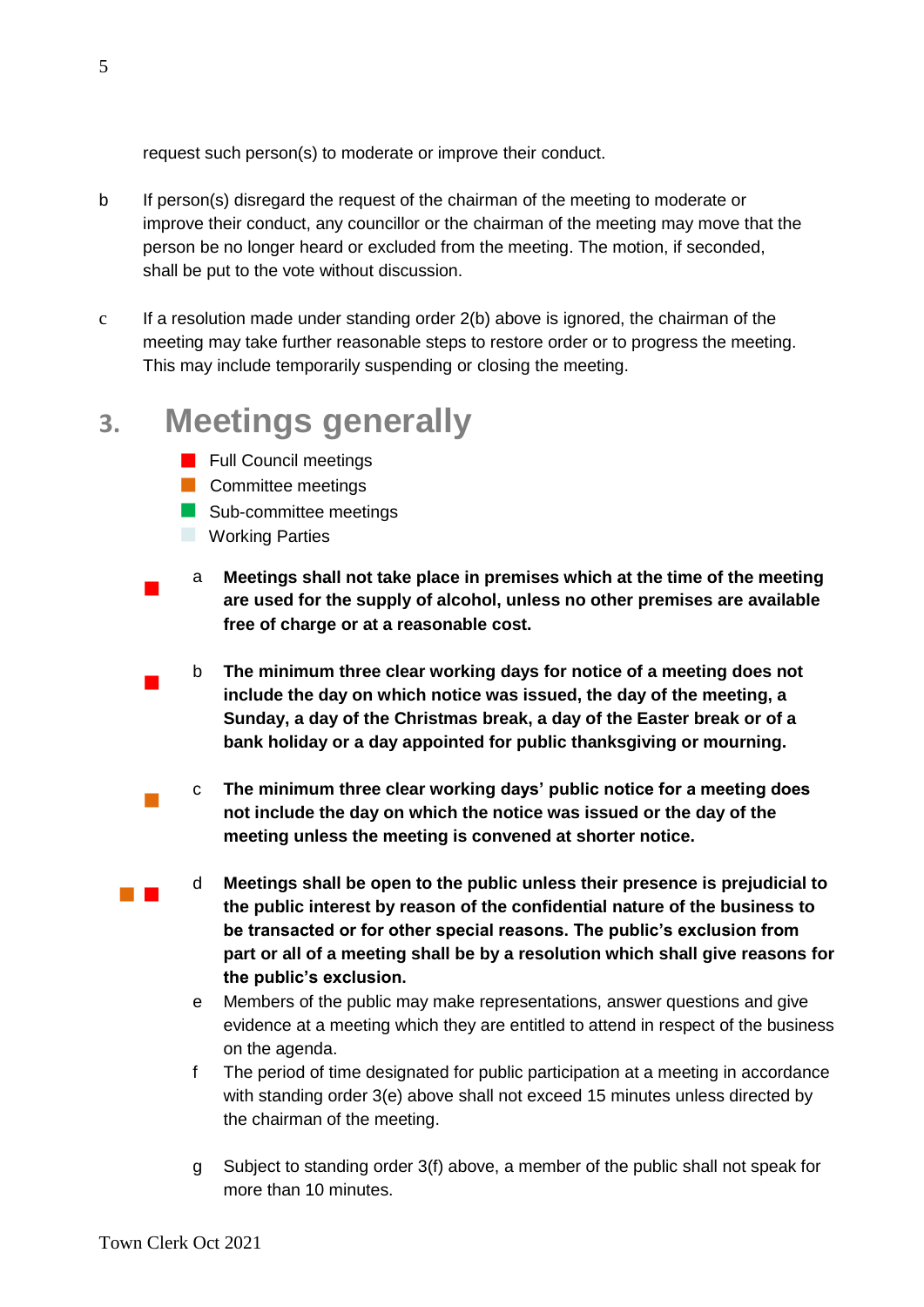- h In accordance with standing order 3(e) above, a question shall not require a response at the meeting nor start a debate on the question. The chairman of the meeting may direct that a written or oral response be given.
- i A person shall raise his hand when requesting to speak and stand when speaking (except when a person has a disability or is likely to suffer discomfort). The chairman of the meeting may at any time permit a person to be seated when speaking. At committee and sub-committee meetings persons may speak whilst seated.
- j A person who speaks at a meeting shall direct his comments to the chairman of the meeting.
- k Only one person is permitted to speak at a time. If more than one person wants to speak, the chairman of the meeting shall direct the order of speaking.
- l **Subject to** la**, a person who attends a meeting is permitted to report on the meeting whilst the meeting is open to the public. To "report" means to film, photograph, make an audio recording of meeting proceedings, use any other means for enabling persons not present to see or hear the meeting as it takes place or later or to report or to provide oral or written commentary about the meeting so that the report or commentary is available as the meeting takes place or later to persons not present.** la **– A person present at a meeting may not provide an oral report or oral commentary about a meeting as it takes place without permission.**
	- m **The press shall be provided with reasonable facilities for the taking of their report of all or part of a meeting at which they are entitled to be present**.
	- n **Subject to standing orders which indicate otherwise, anything authorised or required to be done by, to or before the Chairman**/Mayor **of the Council may in his absence be done by, to or before the Vice-Chairman/**Deputy Mayor **of the Council (if there is one).**
	- o **The Chairman/**Mayor**, if present, shall preside at a meeting. If the Chairman is absent from a meeting, the Vice-Chairman/**Deputy Mayor**, if present, shall preside. If both the Chairman and the Vice-Chairman/**Deputy Mayor **are absent from a meeting, a councillor as chosen by the councillors present at the meeting shall preside at the meeting.**
	- p **Subject to a meeting being quorate, all questions at a meeting shall be decided by a majority of the councillors or non-councillors with voting rights present and voting.**
	- q **The chairman of a meeting may give an original vote on any matter put to the vote, and in the case of an equality of votes may exercise his casting**

Town Clerk Oct 2021

 $\overline{\phantom{a}}$ 

 $\mathcal{L}_{\mathcal{A}}$ 

a na ka

a kacamatan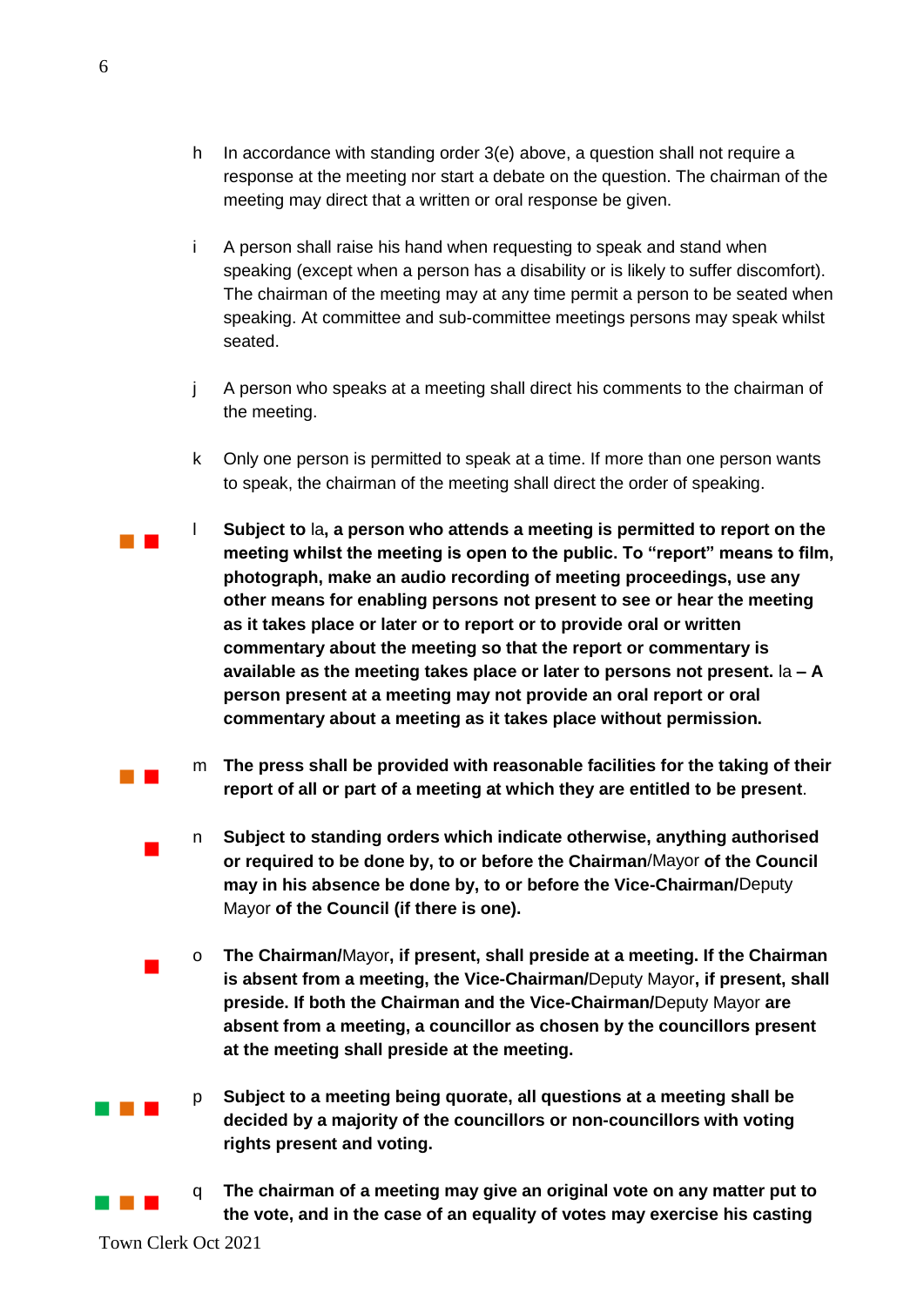#### **vote whether or not he gave an original vote.**

*See standing orders 5(i) and (j) below for the different rules that apply in the election of the Chairman of the Council at the annual meeting of the council.*

- r **Unless standing orders provide otherwise, voting on a question shall be by a show of hands. At the request of a councillor, the voting on any question shall be recorded so as to show whether each councillor present and voting gave his vote for or against that question.** Such a request shall be made before moving on to the next item of business on the agenda.
- s The minutes of a meeting shall include an accurate record of the following:
	- i. the time and place of the meeting;
	- ii. the names of councillors present and absent;
	- iii. interests that have been declared by councillors and non-councillors with voting rights;
	- iv. the grant of dispensations (if any) to councillors and non-councillors with voting rights;
	- v. whether a councillor or non-councillor with voting rights left the meeting when matters that they held interests in were being considered;
	- vi. if there was a public participation session; and
	- vii. the resolutions made.
- a kacamatan t *(England)* **A councillor or a non-councillor with voting rights who has a disclosable pecuniary interest or another interest as set out in the council's code of conduct in a matter being considered at a meeting is subject to statutory limitations or restrictions under the code on his right to participate and vote on that matter.**
	- u **No business may be transacted at a meeting unless at least** one-half**, (statutory one-third), of the whole number of members of the council are present and in no case shall the quorum of a meeting be less than three.** *See standing order 4d (viii) below for the quorum of a committee or subcommittee meeting.*
	- v **If a meeting is or becomes inquorate no business shall be transacted** and the meeting shall be closed. The business on the agenda for the meeting shall be adjourned to another meeting.
	- w A meeting shall not exceed a period of 3 hours.

The Chairman/Mayor shall attend as ex-officio at meetings of the committees, sub-committees and working parties and is able to vote at such meetings.

 $\overline{\phantom{a}}$ 

an an Indon

a provinci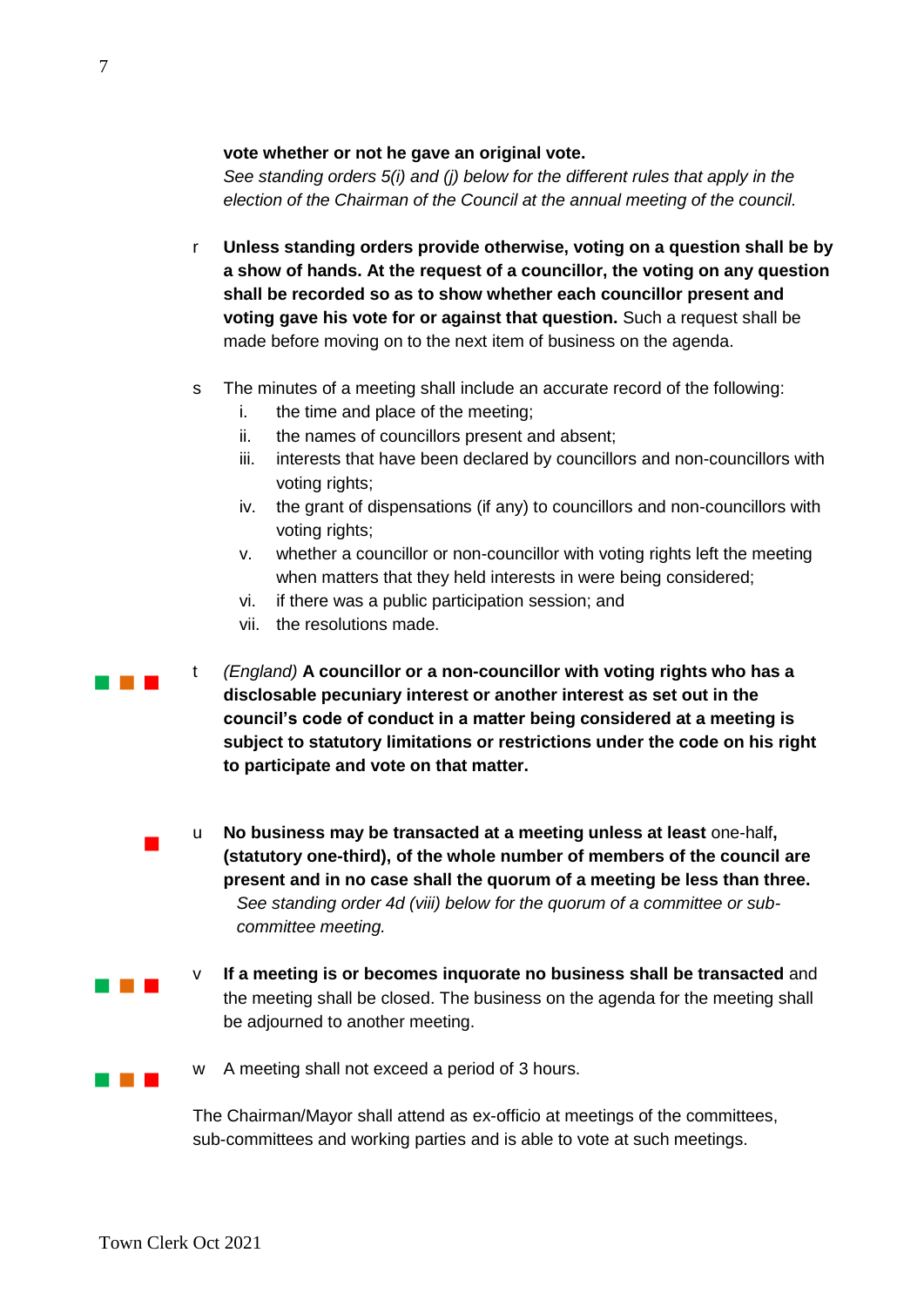# **4. Committees and sub-committees**

- a **Unless the council determines otherwise, a committee may appoint a subcommittee or working party whose terms of reference and members shall be determined by the committee.**
- b **The members of a committee may include non-councillors unless it is a committee which regulates and controls the finances of the council.** Noncouncillors shall not have voting rights. At least one member of a working party must be a councillor.
- c **Unless the council determines otherwise, all the members of a working party or sub-committee may be non-councillors.** Non-councillors shall not have voting rights.
- d The council may appoint standing committees or other committees as may be necessary, and:
	- i. shall determine their terms of reference;
	- ii. shall determine the number and time of the ordinary meetings of a standing committee up until the date of the next annual meeting of full council;
	- iii. shall permit a committee, other than in respect of the ordinary meetings of a committee, to determine the number and time of its meetings;
	- iv. shall, subject to standing orders 4(b) and (c) above, appoint and determine the terms of office of members of such a committee;
	- v. may, subject to standing orders 4(b) and (c) above, appoint and determine the terms of office of the substitute members to a committee whose role is to replace the ordinary members at a meeting of a committee if the ordinary members of the committee confirm to the Proper Officer 2 days before the meeting that they are unable to attend;
	- vi. shall, after it has appointed the members of a standing committee, appoint the chairman of the standing committee;
	- vii. shall permit a committee or working party other than a standing committee, to appoint its own chairman at the first meeting of the committee or working party;
	- viii. shall determine the place, notice requirements and quorum for a meeting of a committee and a sub-committee which shall be no less than three;
	- ix. shall determine if the public may participate at a meeting of a committee;
	- x. shall determine if the public and press are permitted to attend the meetings of a sub-committee and also the advance public notice requirements, if any, required for the meetings of a sub-committee;
	- xi. shall determine if the public may participate at a meeting of a sub-committee that they are permitted to attend; and
	- xii. may dissolve a committee.
	- **Working parties may determine the number of its members and appoint those**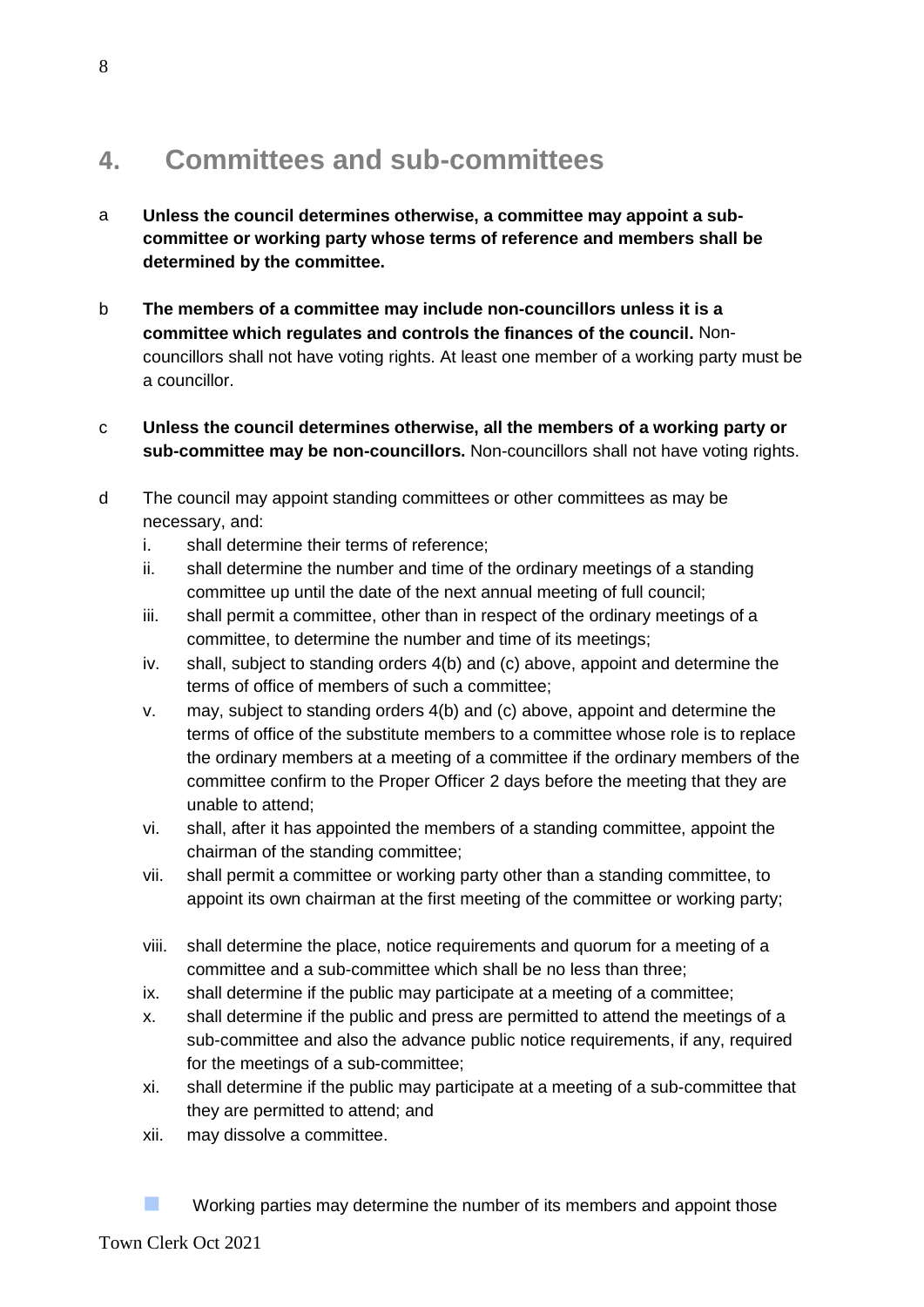members.

# **5. Ordinary council meetings**

- **a In an election year, the annual meeting of the council shall be held on or within 14 days following the day on which the new councillors elected take office.**
- **b In a year which is not an election year, the annual meeting of a council shall be held on such day in May as the council may direct.**
- c **If no other time is fixed, the annual meeting of the council shall take place at 6pm.**
- d (*England*) **In addition to the annual meeting of the council, at least three other ordinary meetings shall be held in each year on such dates and times as the council directs.**
- **e The first business conducted at the annual meeting of the council shall be the election of the Chairman/**Mayor **and Vice-Chairman**/Deputy Mayor **(if any) of the Council.**
- **f The Chairman/**Mayor **of the Council, unless s/he has resigned or becomes disqualified, shall continue in office and preside at the annual meeting until his successor is elected at the next annual meeting of the council.**
- **g The Vice-Chairman/**Deputy Mayor **of the Council, if any, unless s/he resigns or becomes disqualified, shall hold office until immediately after the election of the Chairman/**Mayor **of the Council at the next annual meeting of the council.**
- **h In an election year, if the current Chairman/**Mayor **of the Council has not been reelected as a member of the council, s/he shall preside at the meeting until a successor Chairman/**Mayor **of the Council has been elected. The current Chairman/**Mayor **of the Council shall not have an original vote in respect of the election of the new Chairman/**Mayor **of the Council but must give a casting vote in the case of an equality of votes.**
- **i In an election year, if the current Chairman/**Mayor **of the Council has been reelected as a member of the council, s/he shall preside at the meeting until a new Chairman/**Mayor **of the Council has been elected. S/he may exercise an original vote in respect of the election of the new Chairman/**Mayor **of the Council and must give a casting vote in the case of an equality of votes.**
- j Following the election of the Chairman**/**Mayor of the Council and Vice-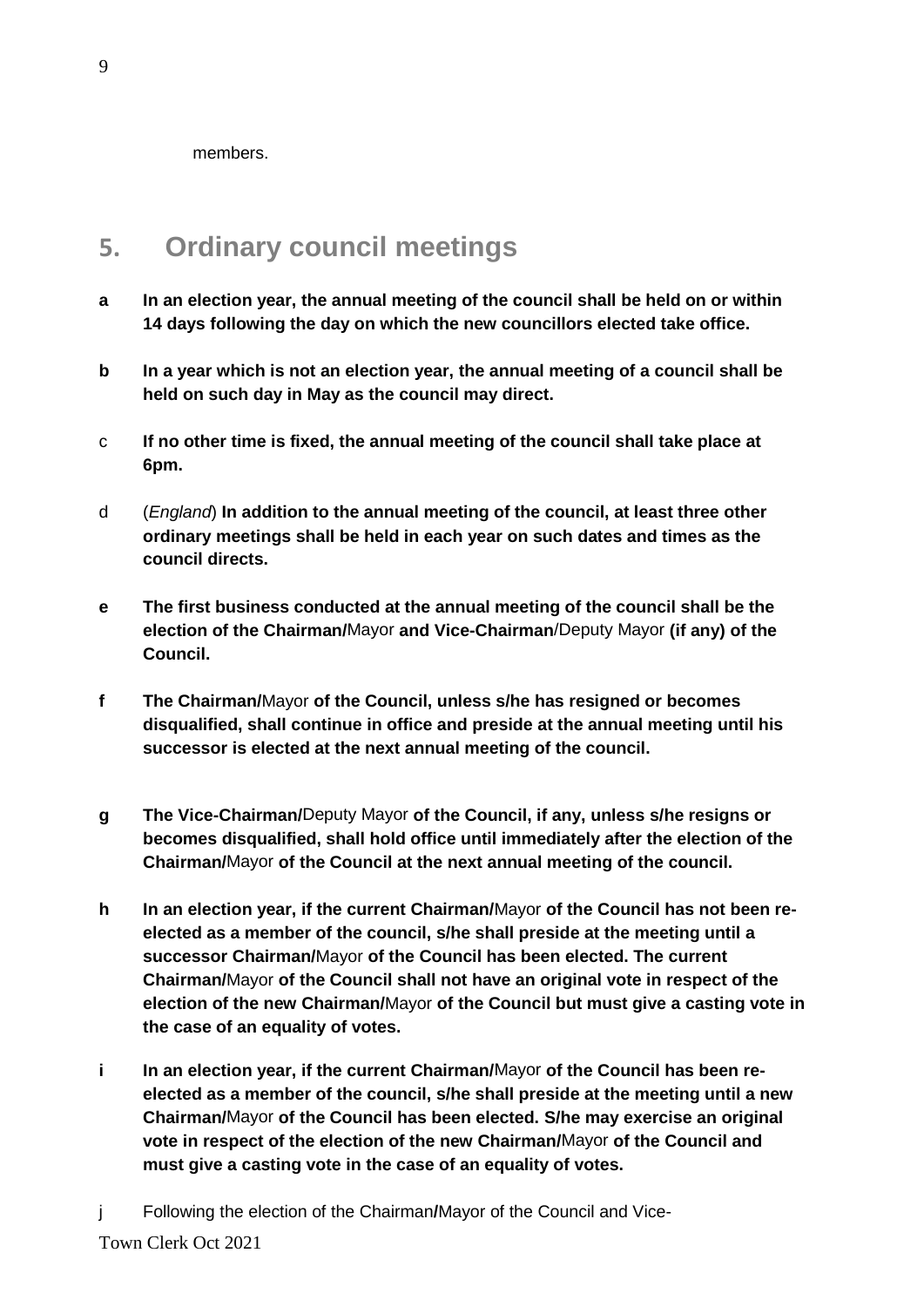Chairman/Deputy Mayor, (if any), of the Council at the annual meeting of the council, the business of the annual meeting shall include:

- i. **In an election year, delivery by the Chairman/**Mayor **of the Council and councillors of their acceptance of office forms unless the council resolves for this to be done at a later date**. **In a year which is not an election year, delivery by the Chairman/**Mayor **of the Council of his/her acceptance of office form unless the council resolves for this to be done at a later date;**
- ii. Confirmation of the accuracy of the minutes of the last meeting of the council;
- iii. Receipt of the minutes of the last meeting of a committee;
- iv. Consideration of the recommendations made by a committee;
- v. Review of delegation arrangements to committees, sub-committees, working parties, staff and other local authorities;
- vi. Review of the terms of reference for committees;
- vii. Appointment of members to existing committees;
- viii. Appointment of any new committees in accordance with standing order 4 above;
- ix. Review and adoption of appropriate standing orders and financial regulations;
- x. Review of arrangements, including legal agreements, with other local authorities, not-for-profit bodies and businesses.
- xi. Review of representation on or work with external bodies and arrangements for reporting back;
- xii. (*England*) In an election year, and annually, to make arrangements with a view to the council becoming eligible to exercise the general power of competence in the future;
- xiii. Review of inventory of land and assets including buildings and office equipment;
- xiv. Confirmation of arrangements for insurance cover in respect of all insured risks;
- xv. Review of the council's and/or staff subscriptions to other bodies;
- xvi. Review of the council's complaints procedure;
- xvii. Review of the council's policies, procedures and practices in respect of its obligations under the freedom of information and data protection legislation (see also standing orders 11, 20 and 21);
- xviii. Review of the council's policy for dealing with the press/media;
- xix. Review of the Council's employment policies and procedures;
- xx. Review of the council's expenditure incurred under s.137 of the Local Government Act 1972 or general power of competence;
- xxi. Determining the time and place of ordinary meetings of the full council up to and including the next annual meeting of full council.
- **6. Extraordinary meetings of the council, committees, sub-committees and working parties**
- **a The Chairman**/Mayor **of the Council may convene an extraordinary meeting of the council at any time.**

Town Clerk Oct 2021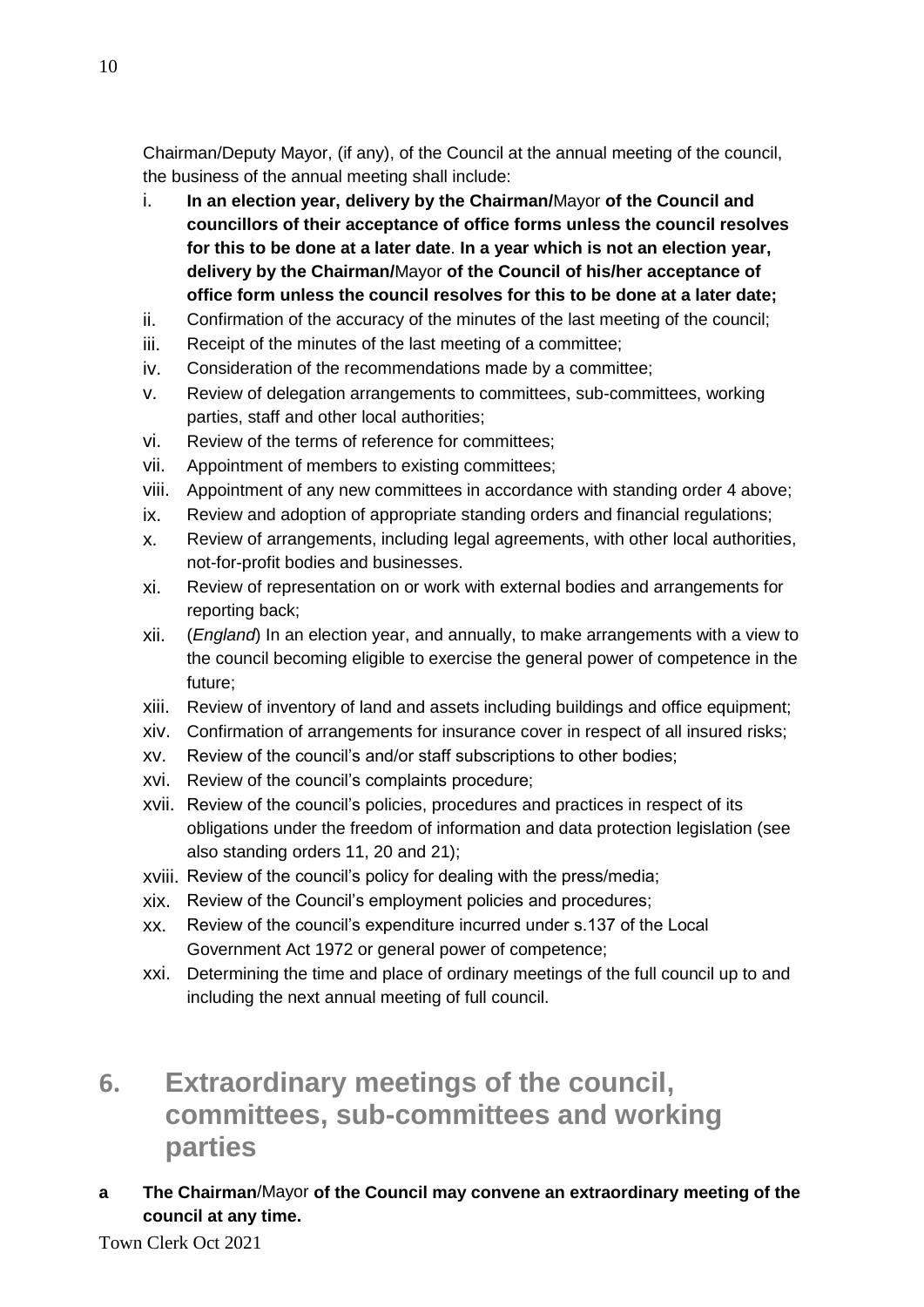- b **If the Chairman**/Mayor **of the Council does not or refuses to call an extraordinary meeting of the council within seven days of having been requested in writing to do so by two councillors, any two councillors may convene an extraordinary meeting of the council. The public notice giving the time, place and agenda for such a meeting must be signed by the two councillors.**
- c The chairman of a committee, sub-committee or working party may convene an extraordinary meeting of the committee or the sub-committee at any time. The Chairman of a working party may decide the frequency of the meetings.
- d If the chairman of a committee or a sub-committee does not or refuses to call an extraordinary meeting within 7 days of having been requested by to do so by 2 members of the committee or the sub-committee, any 2 members of the committee and the sub-committee may convene an extraordinary meeting of a committee and a subcommittee.

## **7. Previous resolutions**

- a A resolution shall not be reversed within six months except either by a special motion, which requires written notice by at least 4 councillors to be given to the Proper Officer in accordance with standing order 9 below, or by a motion moved in pursuance of the recommendation of a committee, sub-committee or working party.
- b When a motion moved pursuant to standing order 7(a) above has been disposed of, no similar motion may be moved within a further six months.

# **8. Voting on appointments**

- a Where more than two persons have been nominated for a position to be filled by the council and none of those persons has received a majority of votes in their favour, the name of the person having the least number of votes shall be struck off the list and a fresh vote taken. This process shall continue until a majority of votes is given in favour of one person. A tie in votes may be settled by the casting vote exercisable by the Chairman/Mayor of the meeting.
- b Votes for a co-opted member shall be by way of a secret ballot. After each vote the number of votes cast in favour of each candidate shall be announced by the Mayor.
- **9. Motions for a meeting that require written notice to be given to the Proper Officer**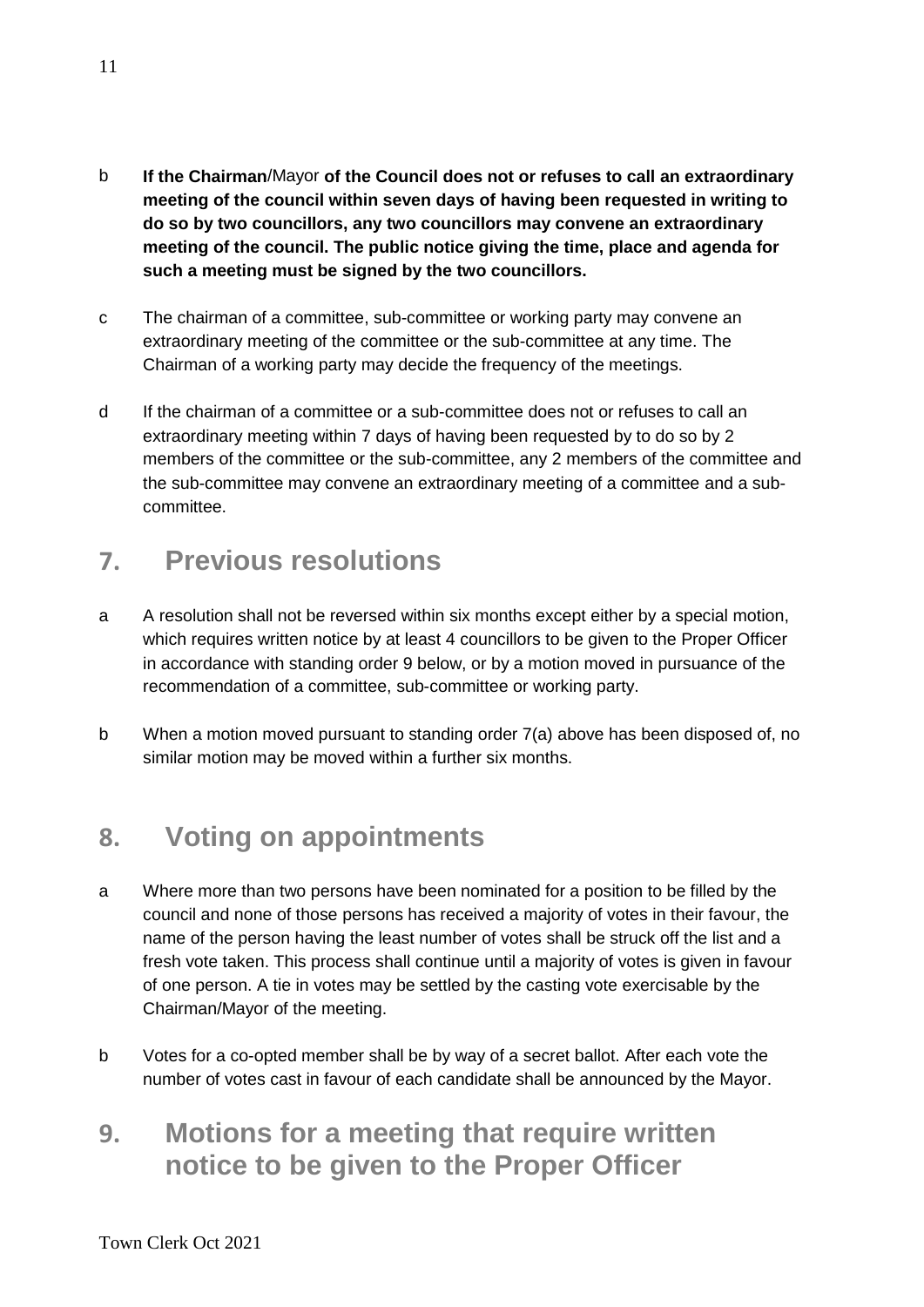- a A motion shall relate to the responsibilities of the meeting for which it is tabled and, in any event, shall relate to the performance of the Council's statutory functions, powers and obligations or an issue which specifically affects the Council's area or its residents.
- b No motion may be moved at a meeting unless it is on the agenda for that meeting.
- c The Proper Officer may, before including a motion on the agenda received in accordance with standing order 9(b) above, correct obvious grammatical or typographical errors in the wording of the motion.
- d If the Proper Officer considers the wording of a motion received in accordance with standing order 9(b) above is not clear in meaning, the motion shall be rejected until the mover of the motion resubmits it in writing to the Proper Officer so that it can be understood at least 7 clear days before the meeting.
- e If the wording or subject of a proposed motion is considered improper, the Proper Officer shall consult with the chairman of the forthcoming meeting or, as the case may be, the councillors who have convened the meeting, to consider whether the motion shall be included in the agenda or rejected.
- f Subject to standing order 9(e) above, the decision of the Proper Officer as to whether or not to include the motion on the agenda shall be final.
- g Motions received shall be recorded in a book for that purpose and numbered in the order that they are received.
- h Motions rejected shall be recorded in a book for that purpose with an explanation by the Proper Officer for their rejection.

#### **10. Motions at a meeting that do not require written notice**

- a The following motions may be moved at a meeting without written notice to the Proper Officer;
	- i. to correct an inaccuracy in the draft minutes of a meeting;
	- ii. to move to a vote;
	- iii. to defer consideration of a motion;
	- iv. to refer a motion to a particular committee or sub-committee;
	- v. to appoint a person to preside at a meeting;
	- vi. to change the order of business on the agenda;
	- vii. to proceed to the next business on the agenda;
	- viii. to require a written report;
	- ix. to appoint a committee or sub-committee and their members;
	- x. to extend the time limits for speaking;
- Town Clerk Oct 2021 xi. to exclude the press and public from a meeting in respect of confidential or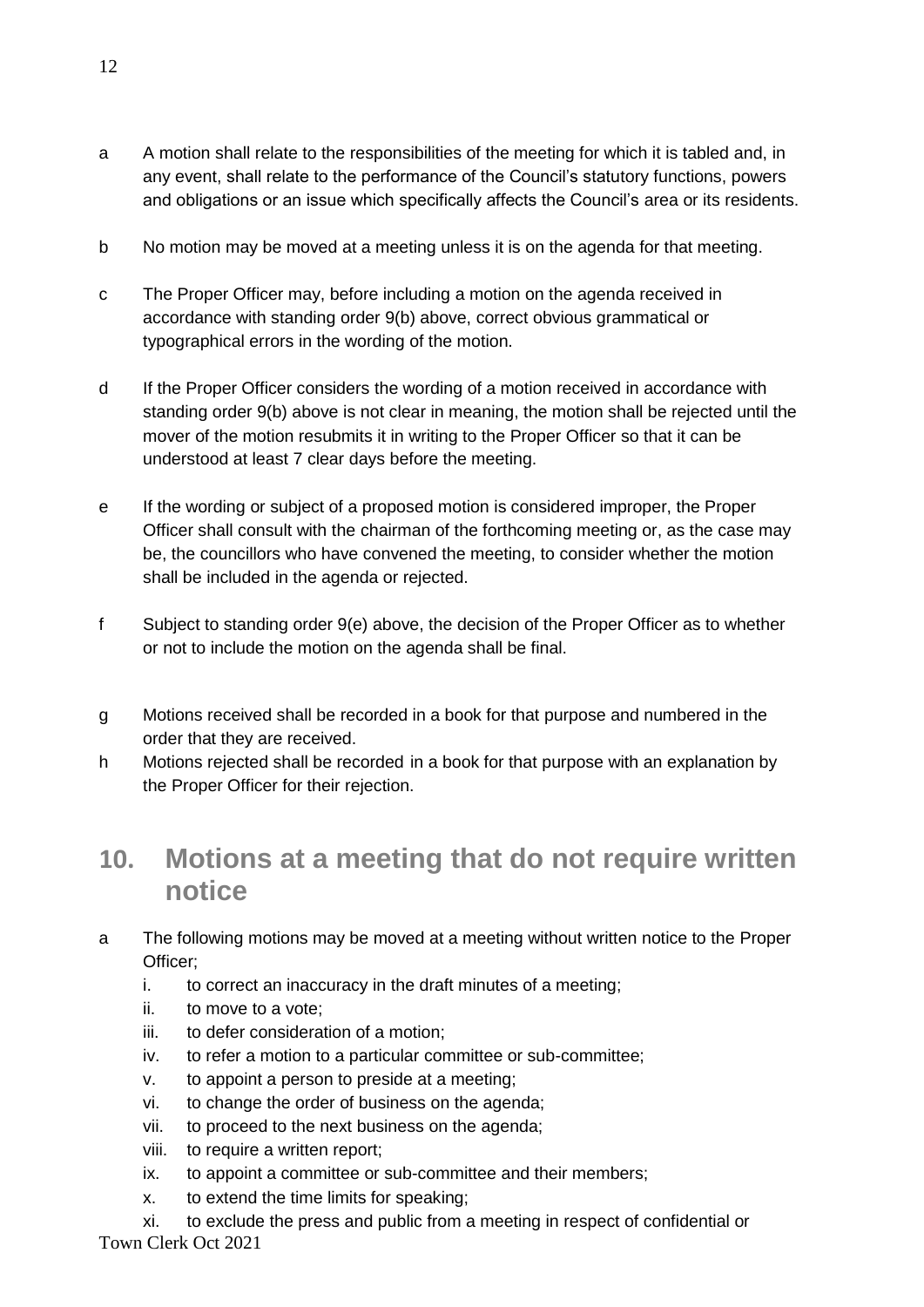sensitive information which is prejudicial to the public interest;

- xii. to not hear further from a councillor or a member of the public;
- xiii. to exclude a councillor or member of the public for disorderly conduct;
- xiv. to temporarily suspend the meeting;
- xv. to suspend a particular standing order (unless it reflects mandatory statutory requirements);
- xvi. to adjourn the meeting; or
- xvii. to close a meeting.

#### **11. Management of Information (see also standing order 20)**

- **a The Council shall have in place and keep under review, technical and organisational measures to keep secure information (including personal data) which it holds in paper and electronic form. Such arrangements shall include deciding who has access to personal date and encryption of personal data.**
- **b The Council shall have in place, and keep under review, policies for the retention and safe destruction of all information (including personal data) which it holds in paper and electronic form. The Council's retention policy shall confirm the period for which information (including personnel data) shall be retained or if this is not possible the criteria used to determine that period (e.g. the Limitation Act 1980).**
- **c The agenda, papers that support the agenda and the minutes of a meeting shall not disclose or otherwise undermine confidential information or personal data without legal justification.**
- **d Councillors, staff, the Council's contractors and agents shall not disclose confidential information or personal data without legal justification.**

## **12. Draft minutes**

- a If the draft minutes of a preceding meeting have been served on councillors with the agenda to attend the meeting at which they are due to be approved for accuracy, they shall be taken as read.
- b There shall be no discussion about the draft minutes of a preceding meeting except in relation to their accuracy. A motion to correct an inaccuracy in the draft minutes shall be moved in accordance with standing order 10(a) above.
- c The accuracy of draft minutes, including any amendment(s) made to them, shall be confirmed by resolution and shall be signed by the chairman of the meeting and stand as an accurate record of the meeting to which the minutes relate.
- d If the chairman of the meeting does not consider the minutes to be an accurate record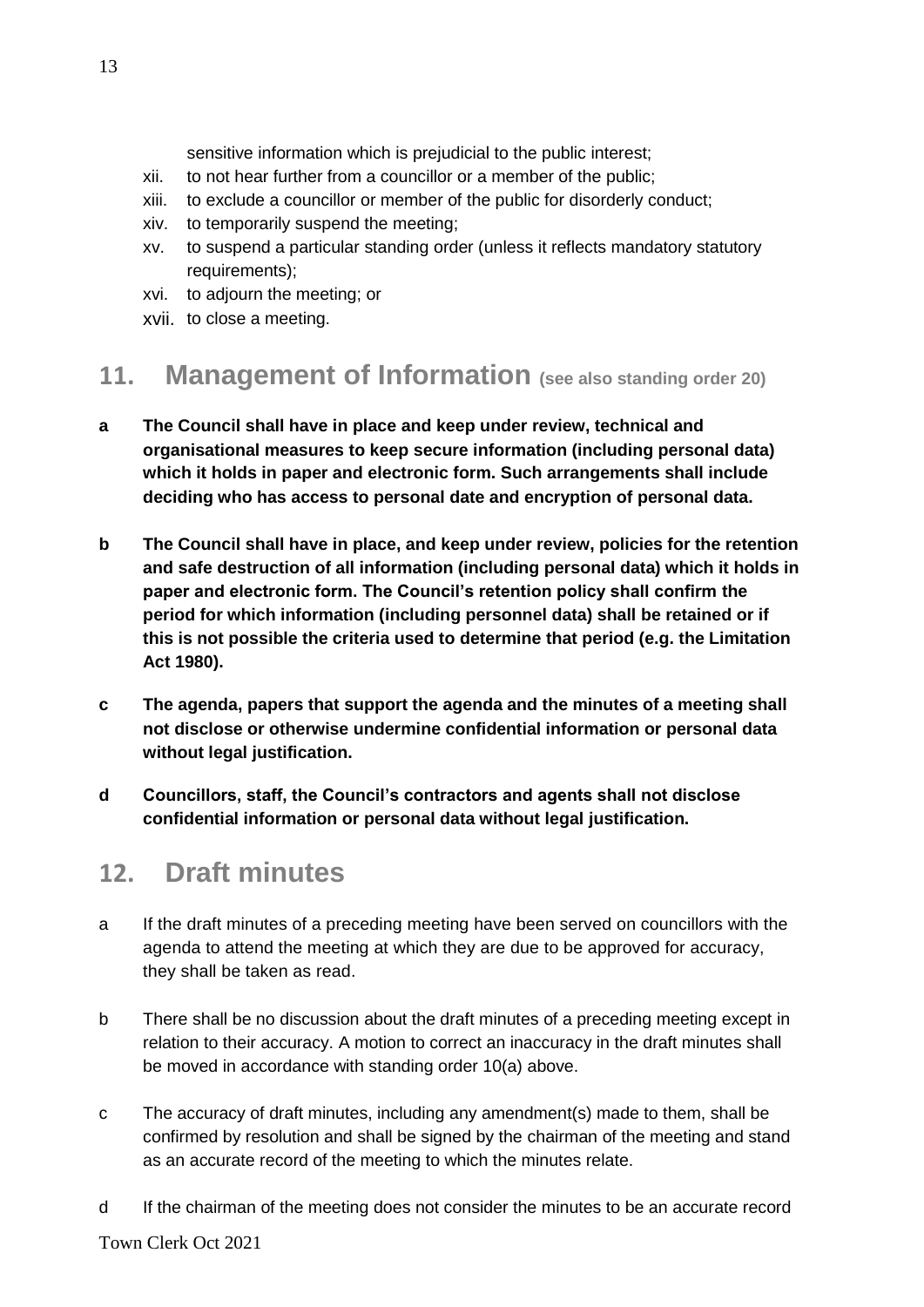of the meeting to which they relate, he shall sign the minutes and include a paragraph in the following terms or to the same effect:

*"The chairman of this meeting does not believe that the minutes of the meeting of the ( ) held on [date] in respect of ( ) were a correct record but his view was not upheld by the meeting and the minutes are confirmed as an accurate record of the proceedings."*

e Upon a resolution which confirms the accuracy of the minutes of a meeting, the draft minutes or recordings of the meeting for which approved minutes exist shall be destroyed.

# **13. Code of conduct and dispensations**

*See also standing order 3(t) above.* 

#### **England**

- a All councillors and non-councillors with voting rights shall observe the code of conduct adopted by the council.
- b Unless s/he has been granted a dispensation, a councillor or non-councillor with voting rights shall withdraw from a meeting when it is considering a matter in which he has a disclosable pecuniary interest. He may return to the meeting after it has considered the matter in which he had the interest.
- c Unless s/he has been granted a dispensation, a councillor or non-councillor with voting rights shall withdraw from a meeting when it is considering a matter in which he has another interest if so required by the council's code of conduct. He may return to the meeting after it has considered the matter in which he had the interest.
- d **Dispensation requests shall be in writing and submitted to the Proper Officer** as soon as possible before the meeting, or failing that, at the start of the meeting for which the dispensation is required.
	- e A decision as to whether to grant a dispensation shall be made by a meeting of the council, or committee or sub-committee for which the dispensation is required and that decision is final.
- f A dispensation request shall confirm:
	- i. the description and the nature of the disclosable pecuniary interest or other interest to which the request for the dispensation relates;
	- ii. whether the dispensation is required to participate at a meeting in a discussion

Town Clerk Oct 2021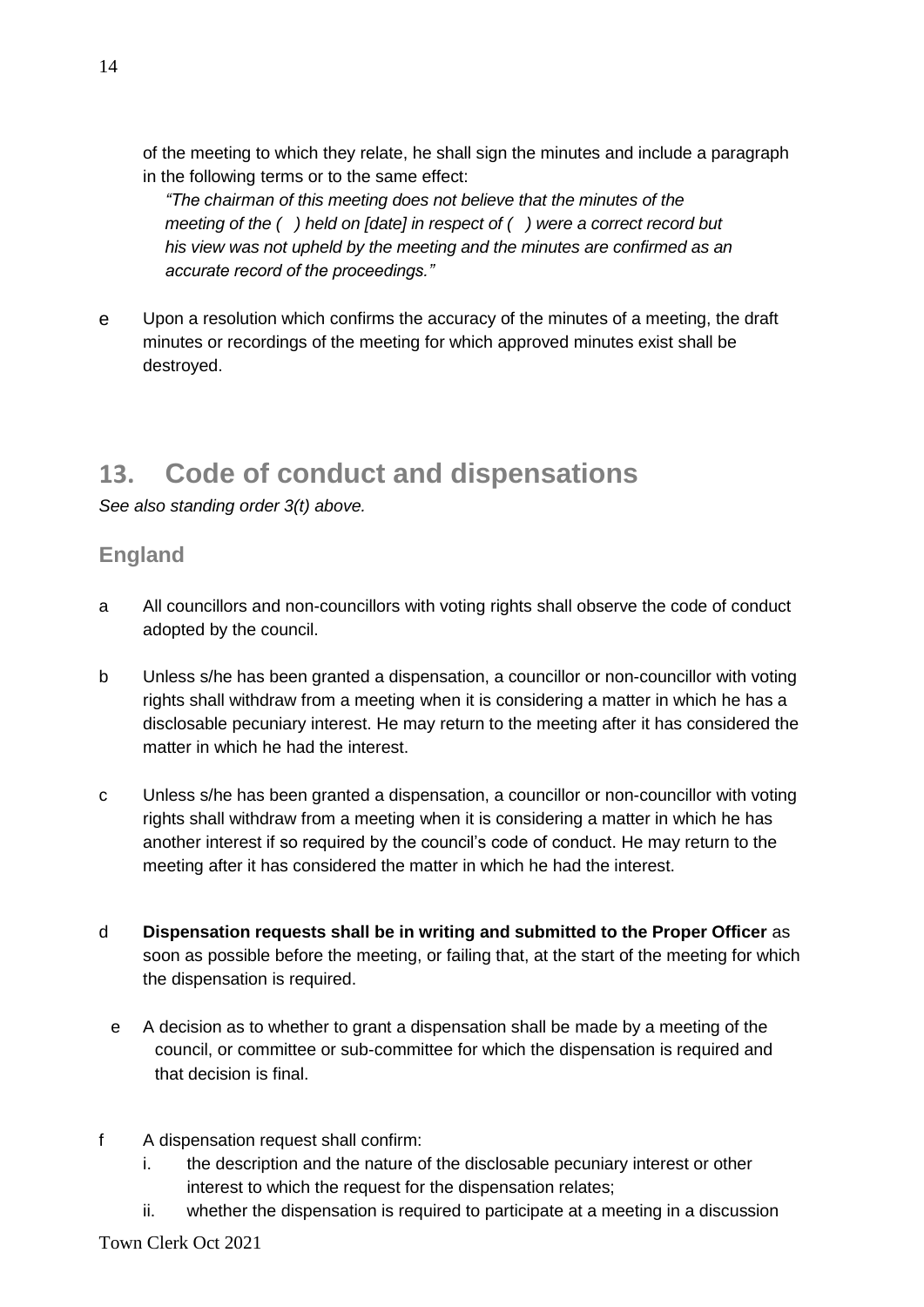only or a discussion and a vote;

- iii. the date of the meeting or the period (not exceeding four years) for which the dispensation is sought; and
- iv. an explanation as to why the dispensation is sought.
- g Subject to standing orders 13(d) and (f) above, dispensations requests shall be considered before the meeting or, if this is not possible, at the start of the meeting for which the dispensation is required.
- **h A dispensation may be granted in accordance with standing order 13(e) above if having regard to all relevant circumstances the following applies:**
	- **i. without the dispensation the number of persons prohibited from participating in the particular business would be so great a proportion of the meeting transacting the business as to impede the transaction of the business or**
	- **ii. granting the dispensation is in the interests of persons living in the council's area or**
	- **iii. it is otherwise appropriate to grant a dispensation.**

# **14. Code of conduct complaints**

- a Upon notification by the District Council that it is dealing with a complaint that a councillor or non-councillor with voting rights has breached the council's code of conduct, the Proper Officer shall, subject to standing order 11 above, report this to the council.
- b Where the notification in standing order 14(a) above relates to a complaint made by the Proper Officer, the Proper Officer shall notify the Chairman/Mayor of Council of this fact, and the Chairman/Mayor shall nominate another staff member to assume the duties of the Proper Officer in relation to the complaint until it has been determined and the council has agreed what action, if any, to take in accordance with standing order 14(d) below].
- c The council may:
	- i. provide information or evidence where such disclosure is necessary to progress an investigation of the complaint or is required by law;
	- ii. seek information relevant to the complaint from the person or body with statutory responsibility for investigation of the matter;
- **d** *(England)* **Upon notification by the District or Unitary Council that a councillor or non-councillor with voting rights has breached the council's code of conduct, the council shall consider what, if any, action to take against him. Such action excludes disqualification or suspension from office.**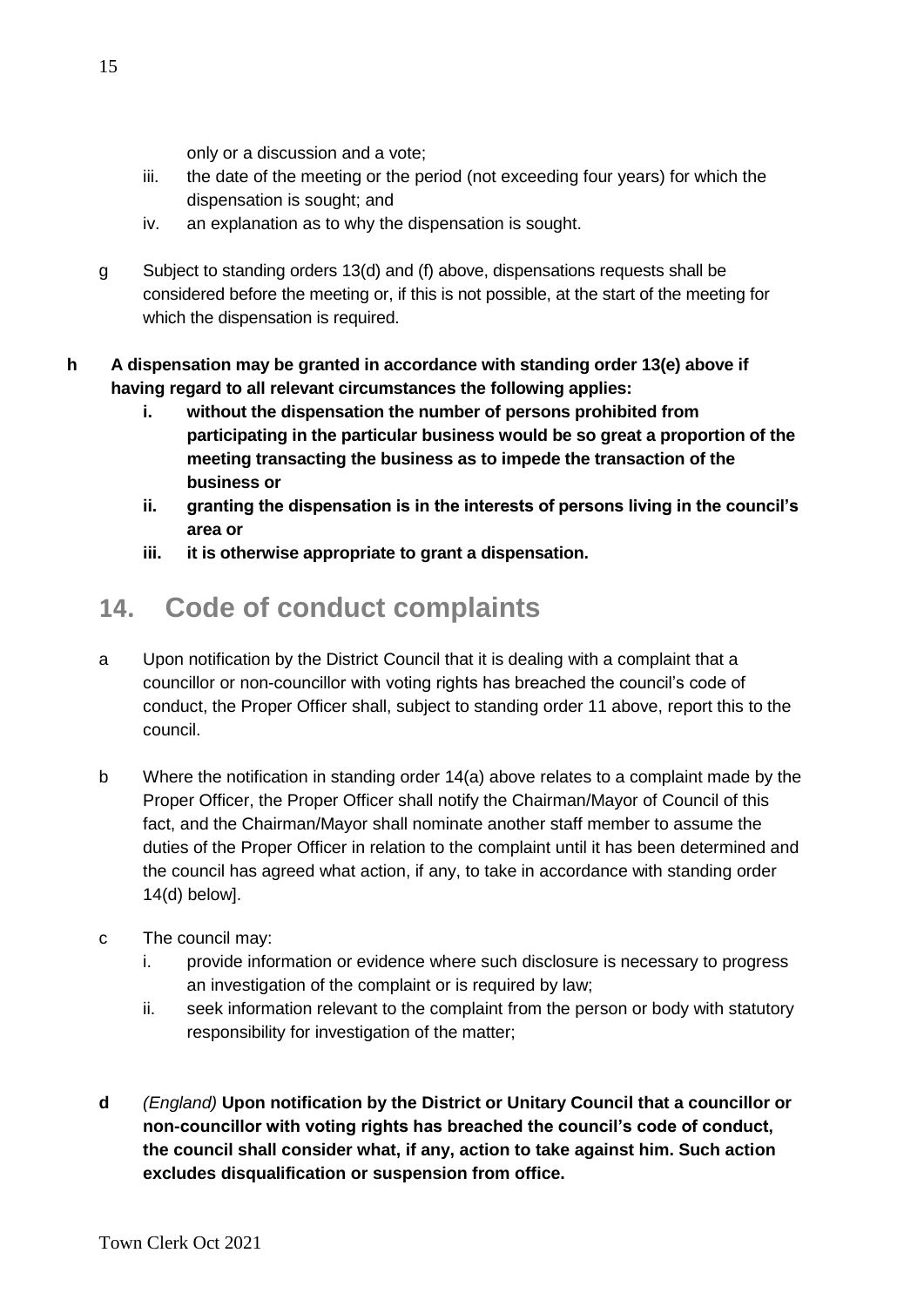## **15. Proper Officer**

- a The Proper Officer shall be the Clerk, or another member of staff delegated by the clerk.
- b The Proper Officer shall:
	- i. **at least three clear days before a meeting of the council, a committee** and a sub-committee **serve on councillors, by delivery or post at their residences, or by email a signed summons confirming the time, place and the agenda (provided the councillor has consented to service by email) and, provided, in a conspicuous place, public notice of the time, place and agenda (provided that the public notice with agenda of an extraordinary meeting of the Council convened by councillors is signed by them).** *See standing order 3(b) above for the meaning of clear days for a meeting of a full council and standing order 3 (c) above for a meeting of a committee.*
	- ii. subject to standing or 9, include on the agenda all motions in order received unless a councillor has given written notice at least 5 days before the meeting confirming his withdrawal of it;
	- iii. **convene a meeting of the Council for the election of a new Chairman of the Council occasioned by a casual vacancy in his office;**
	- *iv.* **facilitate inspection of the minute book by local government electors;**
	- v. **receive and retain copies of byelaws made by other local authorities;**
	- vi. hold acceptance of office forms from councillors;
	- vii. retain a copy of every councillor's register of interests;
	- viii. assist with responding to requests made under freedom of information legislation and rights exercisable under data protection legislation, in accordance with the Council's relevant policies and procedures;
	- ix. liaise, as appropriate, with the Council's Data Protection Officer, (if there is one);
	- x. receive and send general correspondence and notices on behalf of the council except where there is a resolution to the contrary;
	- xi. assist in the organisation of, storage of, access to, security of and destruction of information held by the council in paper and electronic form subject to the requirements of data protection and freedom of information legislation and other legitimate requirements (e.g. the Limitation Act 1980);
	- xii. arrange for legal deeds to be executed; *See also standing order 22 below.*
	- xiii. arrange or manage the prompt authorisation, approval, and instruction regarding any payments to be made by the council in accordance with the council's financial regulations;
	- xiv. file every planning application notified to the council and the council's response to the local planning authority;
	- xv. refer a major planning application received by the council to the Full Council when notified by the Chairman of the Planning Committee or in his absence another member of that committee within two working days of receipt to facilitate an extraordinary meeting if the nature of a planning application requires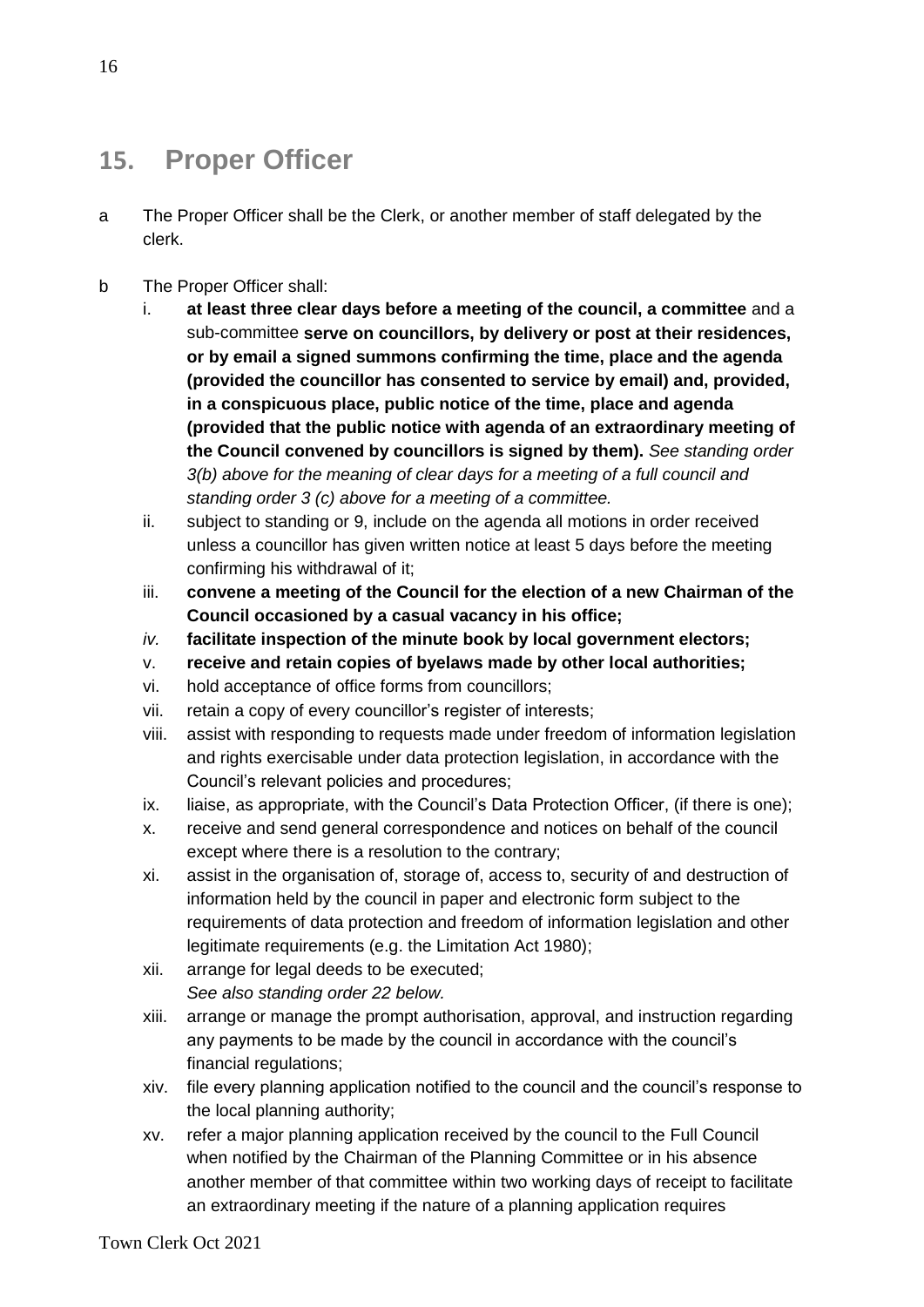consideration before the next ordinary meeting of the council. (Definition of a major planning application defined by the District Planning office).

- xvi. manage access to information about the council via the publication scheme; and
- xvii. retain custody of the seal of the council (if there is one) which shall not be used without a resolution to that effect. *See also standing order 22 below.*

# **16. Responsible Financial Officer (See 26)**

**a** The council shall appoint appropriate staff member(s) to undertake the work of the Responsible Financial Officer when the Responsible Financial Officer is absent.

#### **17. Accounts and accounting statements**

- a "Proper practices" in standing orders refer to the most recent version of Governance and Accountability for Local Councils – a Practitioners' Guide.
- b All payments by the council shall be authorised, approved and paid in accordance with the law, proper practices and the council's financial regulations.
- c The Responsible Financial Officer shall supply to each councillor as soon as practicable after 30 June, 30 September and 31 December in each year a statement to summarise:
	- i. the council's receipts and payments (or income and expenditure) for each quarter;
	- ii. the council's aggregate receipts and payments (or income and expenditure) for the year to date;
	- iii. the balances held at the end of the quarter being reported and

which includes a comparison with the budget for the financial year and highlights any actual or potential overspends.

- d As soon as possible after the financial year end at 31 March, the Responsible Financial Officer shall provide:
	- i. each councillor with a statement summarising the council's receipts and payments (or income and expenditure) for the last quarter and the year to date for information; and
	- ii. to the council the accounting statements for the year in the form of Section 2 of the annual governance and accountability return, as required by proper practices, for consideration and approval.
- e The year-end accounting statements shall be prepared in accordance with proper practices and apply the form of accounts determined by the council (receipts and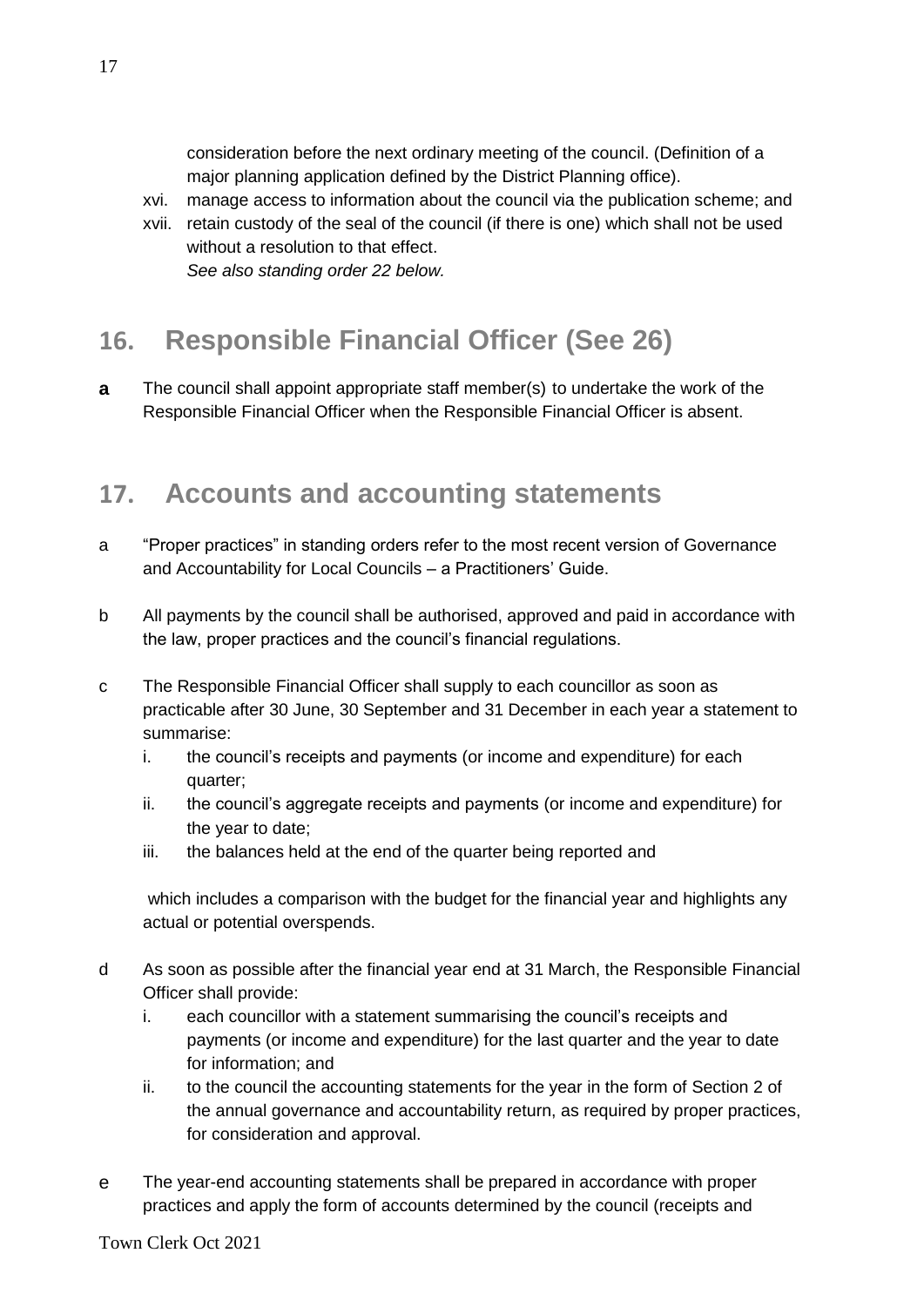payments, or income and expenditure) for the year to 31 March. A completed draft annual governance and accountability return shall be presented to all councillors at least 14 days prior to anticipated approval by the Council. The annual return of the council, which is subject to external audit, including the annual governance and accountability return of the council, which is subject to external audit, including the annual governance statement, shall be presented to the council for consideration and formal approval before 30 June.

# **18. Financial controls and procurement**

- a The council shall consider and approve financial regulations drawn up by the Responsible Financial Officer, which shall include detailed arrangements in respect of the following: (See 26).
	- i. the keeping of accounting records and systems of internal controls;
	- ii. the assessment and management of financial risks faced by the council;
	- iii. the work of the independent internal auditor in accordance with proper practices and the receipt of regular reports from the internal auditor, which shall be required at least annually;
	- iv. the inspection and copying by councillors and local electors of the council's accounts and/or orders of payments; and
	- v. procurement policies (subject to standing order 18(c) below) including the setting of values for different procedures where a contract has an estimated value of less than £25,000. These shall provide that expenditure within an approved budget may be authorised by the Town Clerk.
- b Financial regulations shall be reviewed regularly and at least annually for fitness of purpose.
- c **A public contract regulated by the Public Contracts Regulations 2015 with an estimated value in excess of £25,000 but less than the relevant thresholds in standing order 18(f) is subject to Regulations 109-114 of the Public Contracts Regulations 2015 which include a requirement on the Council to advertise the contract opportunity on the Contracts Finder website regardless of what other means it uses to advertise the opportunity.**
- d Subject to additional requirements in the financial regulations of the council, the tender process for contracts for the supply of goods, materials, services or the execution of works shall include, as a minimum, the following steps:
	- i. a specification for the goods, materials, services or the execution of works shall be drawn up;
	- ii. an invitation to tender shall be drawn up to confirm (i) the council's specification (ii) the time, date and address for the submission of tenders (iii) the date of the council's written response to the tender and (iv) the prohibition on prospective contractors contacting councillors or staff to encourage or support their tender outside the prescribed process;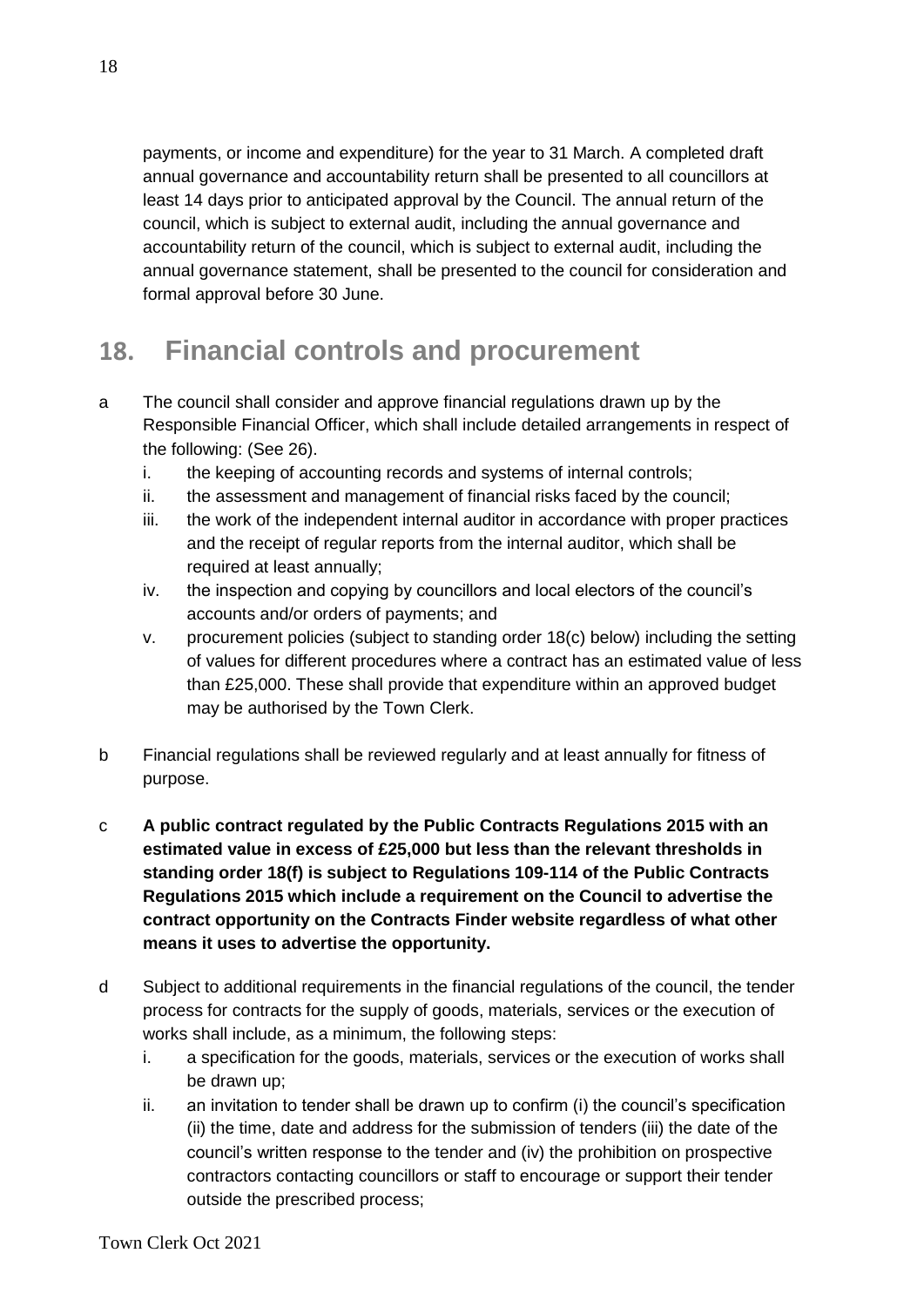- iii. the invitation to tender shall use the Contract Finder website, if required, and be advertised in a local newspaper and in any other manner that is appropriate;
- iv. tenders are to be submitted in writing in a sealed marked envelope addressed to the Proper Officer;
- v. tenders shall be opened by the Proper Officer in the presence of at least one councillor after the deadline for submission of tenders has passed;
- vi. tenders are to be reported to and considered by the appropriate meeting of the council or a committee or sub-committee with delegated responsibility.
- e Neither the council, nor a committee or a sub-committee with delegated responsibility for considering tenders, is bound to accept the lowest value tender.
- f **A public contract regulated by the Public Contracts Regulations 2015 with an estimate value in excess of £189,330 for supply contract or in excess of £4,733,252 for a public works contract (or other thresholds determined by the European Commission every two years and published in the Official Journal of the European Union (OJEU) shall comply with the relevant procurement procedures and other requirements in the Public Contracts Regulations 2015 which include advertising the contract opportunity on the Contracts Finder website and in OJEU.**
- g **A public contract in connection with the supply of gas, heat, electricity, drinking water, transport services, or postal services to the public; or the provision of a port or airport; or the exploration for an extraction of gas, oil or solid fuel with an estimated value in excess of £189,330 for a supply, services or design contract; or in excess of £4,733,252 for a works contract; or for a social and other specific services contract (or other thresholds determined by the European Commission every two years and published in OJEU) shall comply with the relevant procurement procedures and other requirements in the Utilities Contracts Regulations 2016**.

# **19. Handling staff matters**

- a A matter personal to a member of staff that is being considered by a meeting of council or the Personnel committee is subject to standing order 11 above.
- b Subject to the council's policy regarding absences from work, the council's most senior member of staff shall notify the chairman of Personnel or, if s/he is not available, the vice-chairman of the Personnel committee of absence occasioned by illness or other reason and that person shall report such absence to Personnel committee at its next meeting.
- Town Clerk Oct 2021 c The chairman of the Personnel committee or in his/her absence, the vice-chairman, if any, shall upon a resolution conduct a review of the performance and annual appraisal of the work of the Town Clerk. The reviews and appraisal shall be reported in writing to the Personnel committee.

19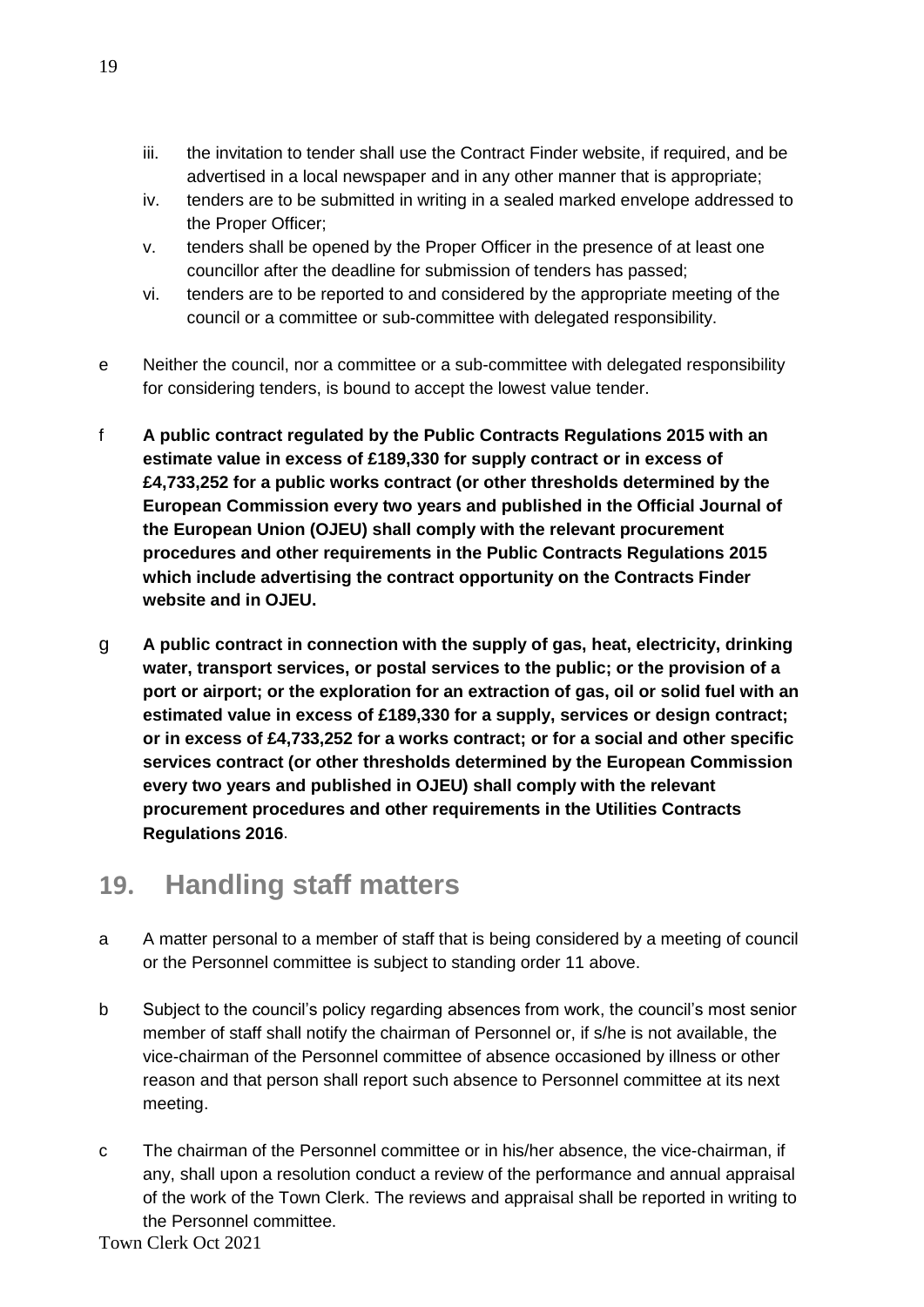- d Subject to the council's policy regarding the handling of grievance matters, the Town Clerk shall contact the chairman of the Personnel committee or in his absence, the vicechairman, if any, of the Personnel committee or another councillor nominated by the Chairman/Mayor in respect of an informal or formal grievance matter, and this matter shall be reported back and progressed by the Personnel committee.
- e Subject to the council's policy regarding the handling of grievance matters, if an informal or formal grievance matter raised by the Town Clerk relates to the chairman or vice-chairman of the Personnel committee this shall be communicated to another member of the Personnel committee which shall be reported back and progressed by resolution of the Personnel committee.
- f Any persons responsible for all or part of the management of staff shall treat the written records of all meetings relating to their performance, capabilities, grievance or disciplinary matters as confidential and secure.
- g The council shall keep all written records relating to employees secure. All paper records shall be secured and locked and electronic records shall be password protected.
- h Only persons with line management responsibilities shall have access to staff records referred to in standing orders 19(f) and (g) above if so justified.
- i Access and means of access by keys and/or computer passwords to records of employment referred to in standing orders 19(f) and (g) above shall be provided only to the Town Clerk and/or the Chairman/Mayor of the Council or the Chairman of the Personnel committee.

#### **20. Responsibilities to provide information See also standing order 21**

- **a In accordance with freedom of information legislation, the Council shall publish information in accordance with its publication scheme and respond to request for information held by the Council.**
- b If gross annual income or expenditure (whichever is higher) does not exceed £25,000] **The Council shall publish information in accordance with the requirements of the Smaller Authorities (Transparency Requirements) (England) Regulations 2015. OR,** if gross annual income or expenditure (whichever is the higher) exceeds £200,000] **The Council, shall publish information in accordance with the requirements of the Local Government (Transparency Requirements) (England) Regulations 2015.**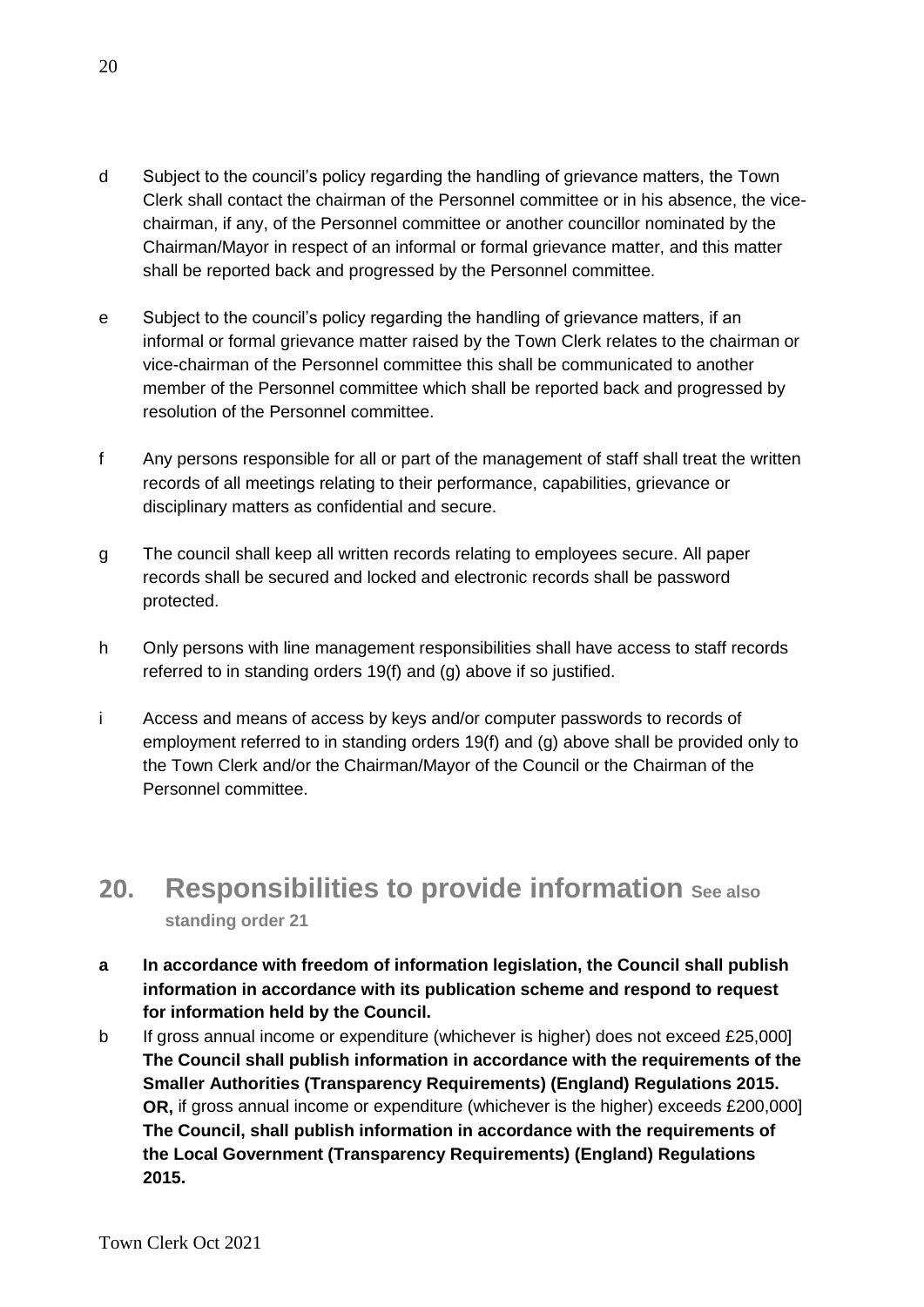## **21. Responsibilities under data protection legislation (not an exclusive list, see also standing order 11)**

- *a* The Council may appoint a Data Protection Officer. *(NB no longer a requirement so not in bold)*
- b **The Council shall have policies and procedures in place to respond to an individual exercising statutory rights concerning his personal data.**
- c **The Council shall have a written policy in place for responding to and managing a personal data breach.**
- d **The Council shall keep a record of all personal data breaches comprising the facts relating to the personal data breach, its effects and the remedial action taken.**
- e **The Council shall ensure that information communicated in its privacy notice(s) is in an easily accessible and available form and kept up to date.**
- f **The Council shall maintain a written record of its processing activities.**

#### **22. Relations with the press/media**

a Requests from the press or other media for an oral or written comment or statement from the Council, its councillors or staff shall be handled in accordance with the Council's policy in respect of dealing with the press and/or other media.

# **23. Execution and sealing of legal deeds**

*See also standing orders 15(b) (xii) and (xvii) above.*

- a A legal deed shall not be executed on behalf of the council unless authorised by a resolution.
- **b Subject to standing order 22(a) above, the council's common seal shall alone be used for sealing a deed required by law** or a commemorative document approved by a resolution of the Council. **It shall be applied by the Proper Officer in the presence of two councillors who shall sign the deed as witnesses.**

# **24. Communicating with District and County or Unitary councillors**

a An invitation to attend a meeting of the council shall be sent, together with the agenda, to the division and ward councillor(s) of the County Council, District Council or Unitary Council representing the area of the council.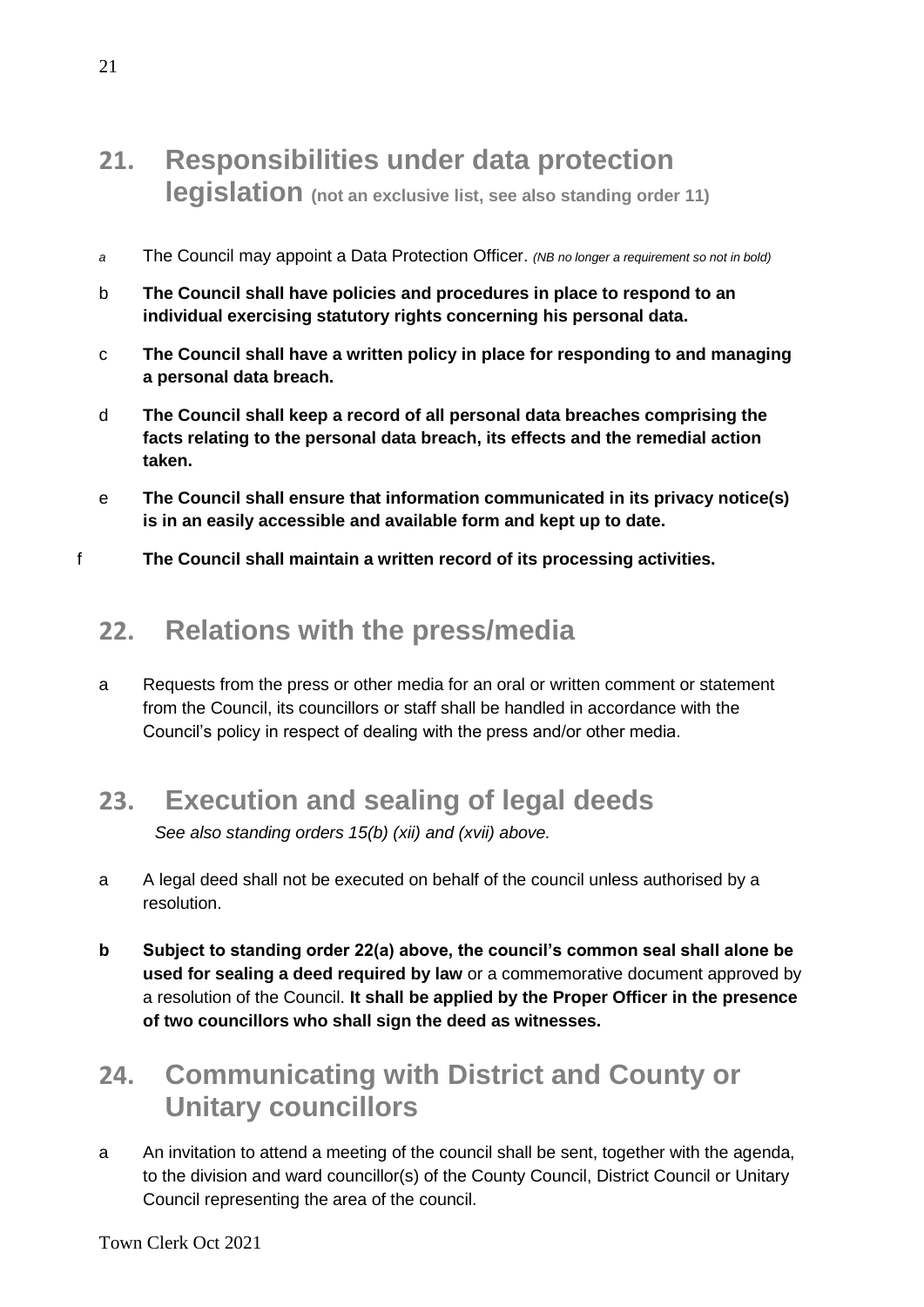- b The District Councillors, County Council Councillors or Unitary Councillors shall be invited to attend and to speak at the Annual Town Meeting.
- c Unless the council determines otherwise, a copy of each letter sent to the District Council, County Council or Unitary Council shall be sent to the ward councillor(s) representing the area of the council.

# **25. Restrictions on councillor activities**

- a. Unless authorised by the Council, or the proper officer, no councillor shall:
	- i. inspect any land and/or premises, (other than the Chairman of the Finance and Properties committee and the Chairman of the Parks, Gardens, Allotments and Open Spaces committee ), which the council has a right or duty to inspect; or
	- ii. issue orders, instructions or directions.

# **26. Standing orders generally**

- a All or part of a standing order, except one that incorporates mandatory statutory requirements, may be suspended by resolution in relation to the consideration of an item on the agenda for a meeting.
- b A motion to add to or vary or revoke one or more of the council's standing orders, except one that incorporates mandatory statutory requirements, shall be proposed by a special motion, the written notice by at least 3 councillors to be given to the Proper Officer in accordance with standing order 9 above.
- c The Proper Officer shall provide a copy of the council's standing orders to a councillor as soon as possible after he has delivered his acceptance of office form.
- d The decision of the chairman of a meeting as to the application of standing orders at the meeting shall be final.

# **FINANCIAL REGULATIONS**

# **27. Financial Regulations Generally**

a These financial regulations govern the conduct of financial management by the council and may only be amended or varied by resolution of the council. The council is responsible in law for ensuring that its financial management is adequate and effective and that the council has a sound system of financial control which facilitates the effective exercise of the council's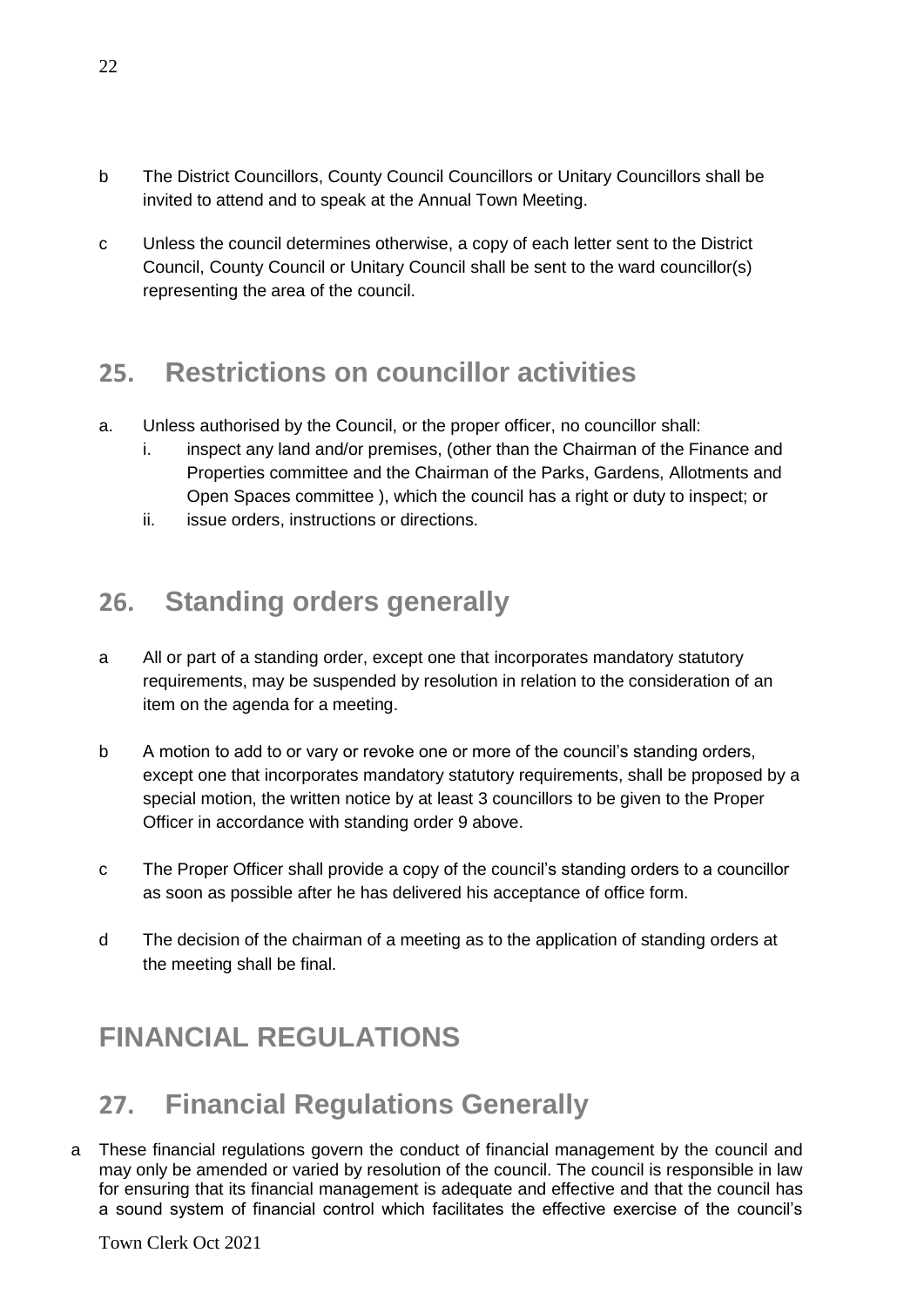functions, including arrangements for the management of risk and for the prevention and detection of fraud and corruption. These financial regulations are designed to demonstrate how the council meets these responsibilities.

- b The Responsible Financial Officer (RFO) is a statutory office and shall be appointed by the council. The RFO, acting under the policy direction of the council, shall administer the council's financial affairs in accordance with proper practices. The RFO shall determine on behalf of the council its accounting records, and accounting control systems. The RFO shall ensure that the accounting control systems are observed and that the accounting records of the council are maintained and kept up to date in accordance with proper practices.
- c The RFO shall produce financial management information as required by the council.
- d At least once a year, prior to approving the annual return, the council shall conduct a review of the effectiveness of its system of internal control, which shall be in accordance with proper practices. This review shall be conducted by the Finance and Properties Committee and approved by the council.
- e In these financial regulations, references to the Accounts and Audit Regulations shall mean the Regulations issued under the provisions of section 27 of the Audit Commission Act 1998 and other relevant Regulations then in force.
- f In these financial regulations the term 'proper practice' or 'proper practices' shall refer to guidance issued by NALC and SLCC and updated from time to time.

## **28. Annual Estimates (Budget)**

- a Detailed estimates of all receipts and payments including the use of reserves and all sources of funding for the year shall be prepared each year by the RFO in the form of a budget to be considered by the council.
- b The council shall review the budget not later than the end of January each year and shall fix the Precept to be levied for the ensuing financial year. The RFO shall issue the precept to the billing authority and shall supply each member with a copy of the approved budget.
- c The annual budgets shall form the basis of financial control for the ensuing year.

#### **29. Budgetary Control**

- a Expenditure on revenue items may be incurred up to the amounts included for that class of expenditure in the approved budget.
- b During the budget year and with the approval of council having considered fully the implications for public services, unspent and available amounts may be moved to other budget headings or to an earmarked reserve as appropriate.
- c The RFO shall regularly provide the council with a statement of receipts and payments to date under each head of the budgets, comparing actual expenditure to the appropriate date against that planned as shown in the budget. These statements are to be prepared at least at the end of each financial quarter.

Town Clerk Oct 2021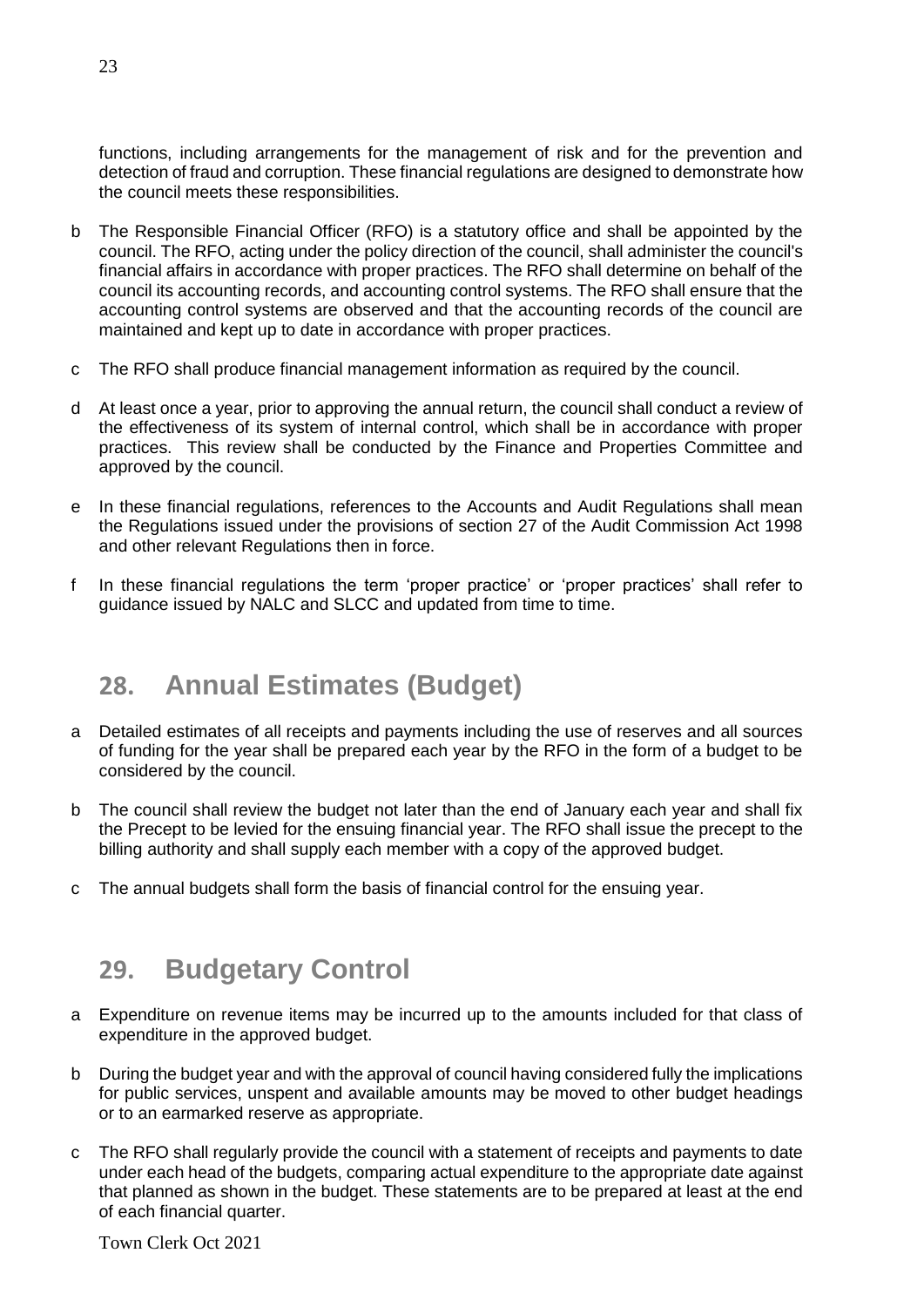- d The Clerk may incur expenditure on behalf of the council which is necessary to carry out any repair replacement or other work which is of such extreme urgency that it must be done at once, whether or not there is any budgetary provision for the expenditure. The Clerk shall report the action to the council as soon as practicable thereafter.
- e Unspent provisions in the revenue budget shall not be carried forward to a subsequent year unless placed in an earmarked reserve by resolution of the council.
- f No expenditure shall be incurred in relation to any capital project and no contract entered into or tender accepted involving capital expenditure, unless the council is satisfied that the necessary funds are available, or the requisite borrowing approval has been obtained.
- g All capital works shall be administered in accordance with the council's standing orders and financial regulations relating to contracts.

# **30. Accounting and Audit**

- a All accounting procedures and financial records of the council shall be determined by the RFO in accordance with the Accounts and Audit Regulations.
- b The RFO shall complete the annual financial statements of the council, including the council's annual return, as soon as practicable after the end of the financial year and shall submit them and report thereon to the council.
- c The RFO shall complete the Accounts of the council contained in the Annual Return (as supplied by the Auditor appointed from time to time by the Audit Commission) and shall submit the Annual Return for approval and authorisation by the council within the timescales set by the Accounts and Audit Regulations.
- d The RFO shall ensure that there is adequate and effective system of internal audit of the council's accounting, financial and other operations in accordance with proper practices. Any officer or member of the council shall, if the RFO or Internal Auditor requires, make available such documents of the council which appear to the RFO or Internal Auditor to be necessary for the purpose of the internal audit and shall supply the RFO or Internal Auditor with such information and explanation as the RFO or Internal Auditor considers necessary for that purpose.
- e The Internal Auditor shall be appointed by and shall carry out the work required by the council in accordance with proper practices. The Internal Auditor, who shall be competent and independent of the operations of the council, shall report to council in writing, or in person, on a regular basis with a minimum of one annual written report in respect of each financial year. In order to demonstrate objectivity and independence, the internal auditor shall be free from any conflicts of interest and have no involvement in the financial decision making, management or control of the council.
- f The RFO shall make arrangements for the opportunity for inspection of the accounts, books, and vouchers and for the display or publication of any Notices and statements of account required by Audit Commission Act 1998 and the Accounts and Audit Regulations.
- g The RFO shall, as soon as practicable, bring to the attention of all councillors any correspondence or report from the Internal or External Auditor, unless the correspondence is of a purely administrative matter.

Town Clerk Oct 2021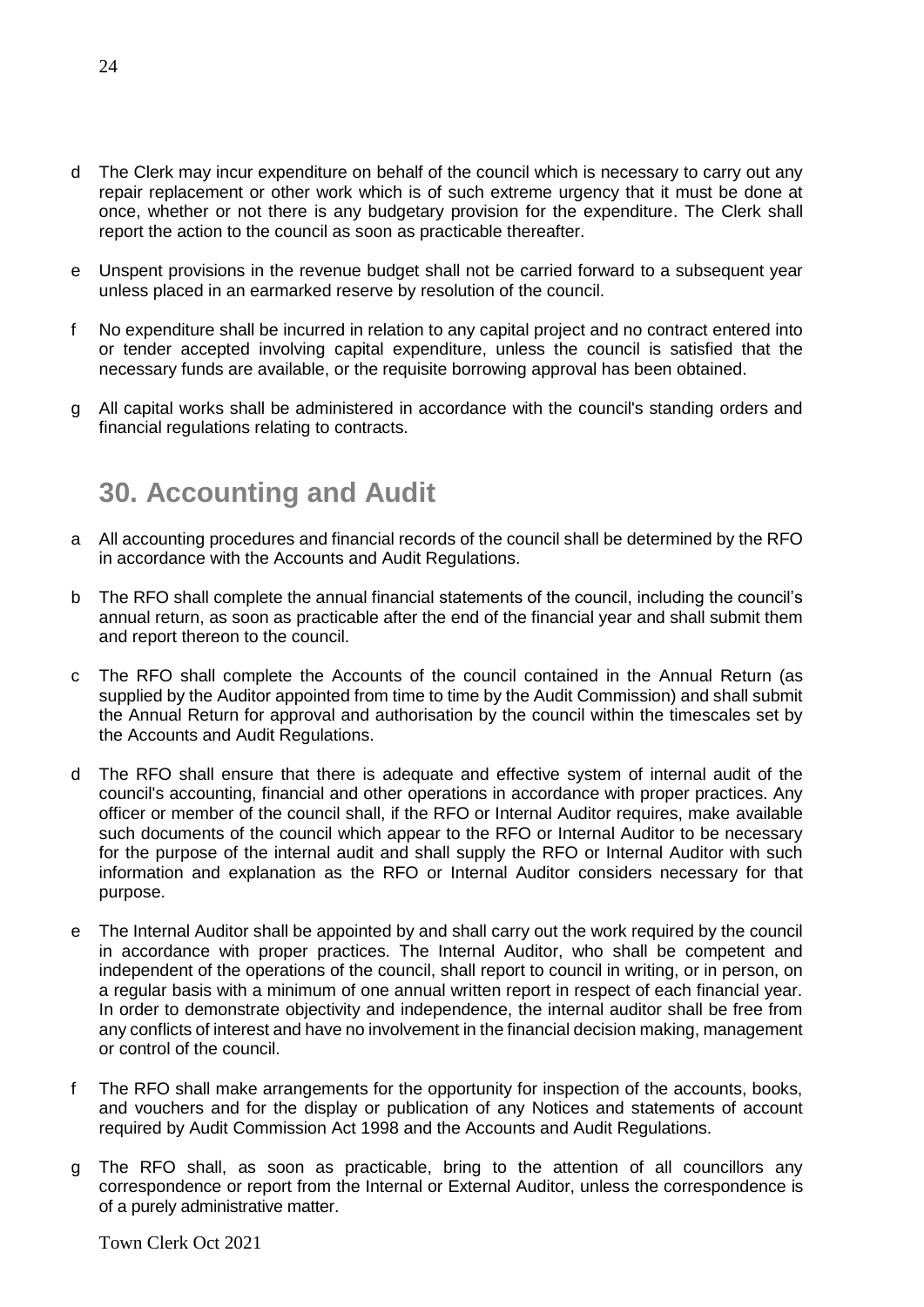# **31. Banking Arrangements and Cheques**

- a The council's banking arrangements, including the Bank Mandate, shall be made by the RFO and approved by the council. They shall be regularly reviewed for efficiency.
- b A schedule of the payments made, forming part of the Agenda for the Meeting, shall be prepared by the RFO and be presented to the Finance & Properties Committee. If the schedule is in order it shall be authorised by a resolution of the Committee and shall be initialled by the Chairman of the Meeting. If more appropriate the detail may be shown in the Minutes of the Meeting.
- c Cheques drawn on or payments authorised from the bank account in accordance with the schedule referred to in paragraph 30b shall be signed or authorised by two signatories, either members of the Town Council and/or the RFO.
- d To indicate agreement of the details shown on the cheque, payment authorisation or order for payment with the counterfoil and the invoice or similar documentation, the signatories shall each also initial the cheque list or approve the authorisation list.

# **32. Payment of Accounts**

- a All payments shall be effected by cheque or other order drawn on the council's bankers or by electronic transfer.
- b All invoices for payment shall be examined, verified and certified by the RFO. The RFO shall satisfy him/herself that the work, goods or services to which the invoice relates shall have been received, carried out, examined and approved.
- c The RFO shall examine invoices in relation to arithmetic accuracy and shall analyse them to the appropriate expenditure heading. The RFO shall take all steps to settle all invoices submitted, and which are in order in a timely manner.
- d The RFO may provide petty cash to officers for the purpose of defraying operational and other expenses. Vouchers for payments made shall be forwarded to the RFO with a claim for reimbursement:
	- i. The RFO shall maintain as petty cash float of £150 for the purpose of defraying operational and other expenses. Vouchers for payments made from petty cash shall be kept to substantiate the payment.
	- ii. In addition, it is agreed to hold an additional float of up to £20.00, (currently £8.00), to ensure change is kept.
	- iii. Income received must not be paid into the petty cash float but must be separately banked, as provided elsewhere in these regulations.
	- iv. Payments to maintain the petty cash float shall be shown separately on the schedule of payments presented to council under 30b above.
	- v. Random checks to be carried out on both floats by a Councillor.
- e If thought appropriate by the council, payment for utility supplies (energy, telephone and water) may be made by variable Direct Debit provided that the instructions are signed by two members and the RFO and any payments are reported to council as made.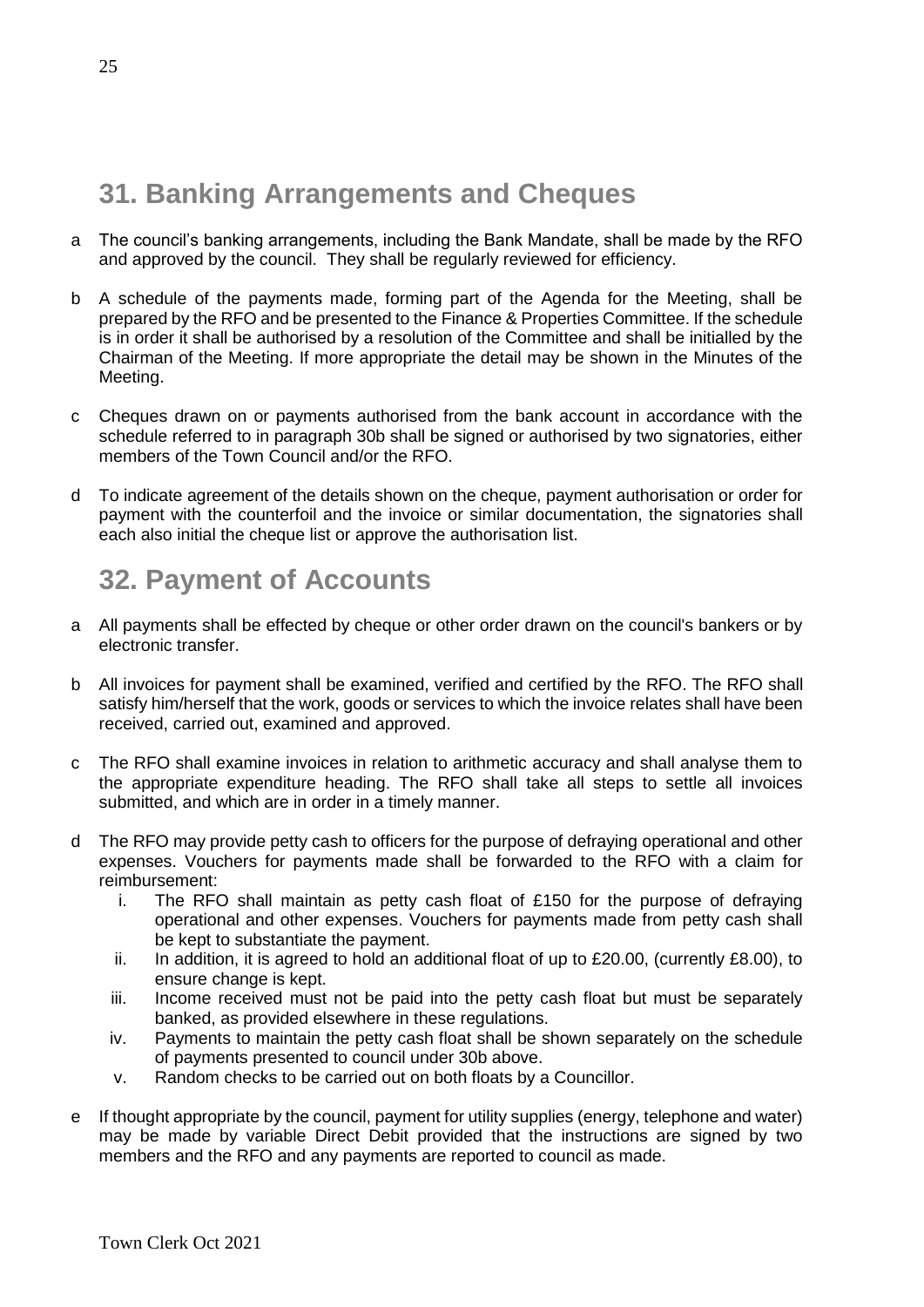## **33. Payment of Salaries**

- a As an employer, the council shall make arrangements to meet fully the statutory requirements placed on all employers by PAYE and National Insurance legislation. The payment of all salaries shall be made in accordance with payroll records and the rules of PAYE and National Insurance currently operating, and salaries shall be as agreed by council.
- b Payment of salaries and payment of deductions from salary such as may be made for tax, national insurance and pension contributions, may be made in accordance with the payroll records and on the appropriate dates stipulated in employment contracts, provided that each payment is reported to and ratified by the next available council meeting.

#### **34. Loans and Investments**

- a All loans and investments shall be negotiated in the name of the council and shall be for a set period in accordance with council policy.
- b The council shall consider the need for an Investment Policy which, if drawn up, shall be in accordance with relevant regulations, proper practices and guidance.
- c All investments of money under the control of the council shall be in the name of the council.
- d All borrowings shall be effected in the name of the council, after obtaining any necessary borrowing approval. Any application for borrowing approval shall be approved by council as to terms and purpose.
- e All investment certificates and other documents relating thereto shall be retained in the custody of the RFO.

#### **35. Income**

- a The collection of all sums due to the council shall be the responsibility of and under the supervision of the RFO.
- b Particulars of all charges to be made for work done, services rendered or goods supplied shall be agreed annually by the council, notified to the RFO and the RFO shall be responsible for the collection of all accounts due to the council.
- c The council will review all fees and charges annually, following a report by the Clerk.
- d Any sums found to be irrecoverable and any bad debts shall be reported to the council and shall be written off in the year where agreed to do so.
- e All sums received on behalf of the council shall be banked intact as directed by the RFO. In all cases, all receipts shall be deposited with the council's bankers with such frequency as the RFO considers necessary.
- f The origin of each receipt shall be entered on the paying-in slip.
- g Personal cheques shall not be cashed out of money held on behalf of the council.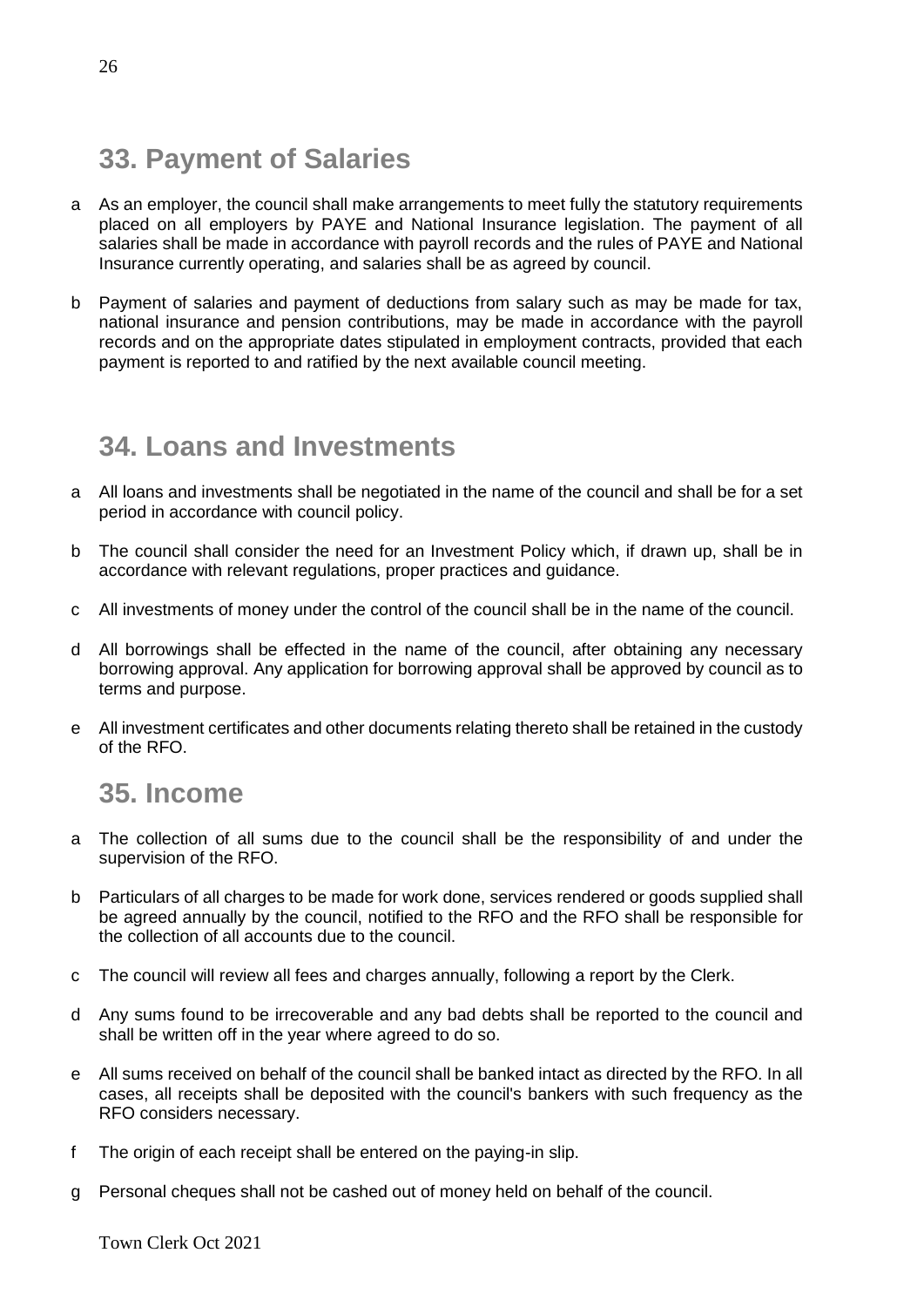- h The RFO shall promptly complete any VAT Return that is required. Any repayment claim shall be made at least annually coinciding with the financial year end.
- i Where any significant sums of cash are regularly received by the Council, the RFO shall take such steps as are agreed by the council to ensure that more than one person is present when the cash is counted in the first instance, that there is a reconciliation to some form of control such as ticket issues, and that appropriate care is taken in the security and safety of individuals banking such cash.

# **36. Orders for Work, Goods and Services**

- a An official order or letter shall be issued for all work, goods and services unless a formal contract is to be prepared or an official order would be inappropriate. Copies of orders shall be retained.
- b Order books shall be controlled by the RFO.
- c All members and Officers are responsible for obtaining value for money at all times. An officer issuing an official order shall ensure as far as reasonable and practicable that the best available terms are obtained in respect of each transaction, usually by obtaining three or more quotations or estimates from appropriate suppliers, subject to any de minimis provisions in Regulation 37(h) below.
- d The RFO shall verify the lawful nature of any proposed purchase before the issue of any order, and in the case of new or infrequent purchases payments, the RFO shall ensure that the statutory authority shall be reported to the meeting at which the order is approved so that the Minutes can record the power being used.

# **37. Contracts**

- a Every contract shall comply with these financial regulations, and no exceptions shall be made, otherwise than in an emergency, provided that these regulations shall not apply to contracts which relate to items (i) to (vi) below:
	- i. for the supply of gas, electricity, water, sewerage and telephone services;
	- ii. for specialist services such as are provided by legal professionals acting in disputes;
	- iii. for work to be executed or goods or materials to be supplied which consist of repairs to or parts for existing machinery or equipment or plant;
	- iv. for work to be executed or goods or materials to be supplied which constitute an extension of an existing contract by the council;
	- v. for additional audit work of the external Auditor up to an estimated value of £500 (in excess of this sum the Clerk shall act after consultation with the Mayor or Deputy Mayor or the Chairman of the Finance and Properties Committee);
	- vi. for goods or materials proposed to be purchased which are proprietary articles and/or are only sold at a fixed price.
- b Where it is intended to enter into a contract exceeding  $£25,000$  in value for the supply of goods or materials or for the execution of works or specialist services other than such goods, materials, works or specialist services as are excepted as set out in paragraph (a) the Clerk shall invite tenders from at least three firms to be taken from the appropriate approved list.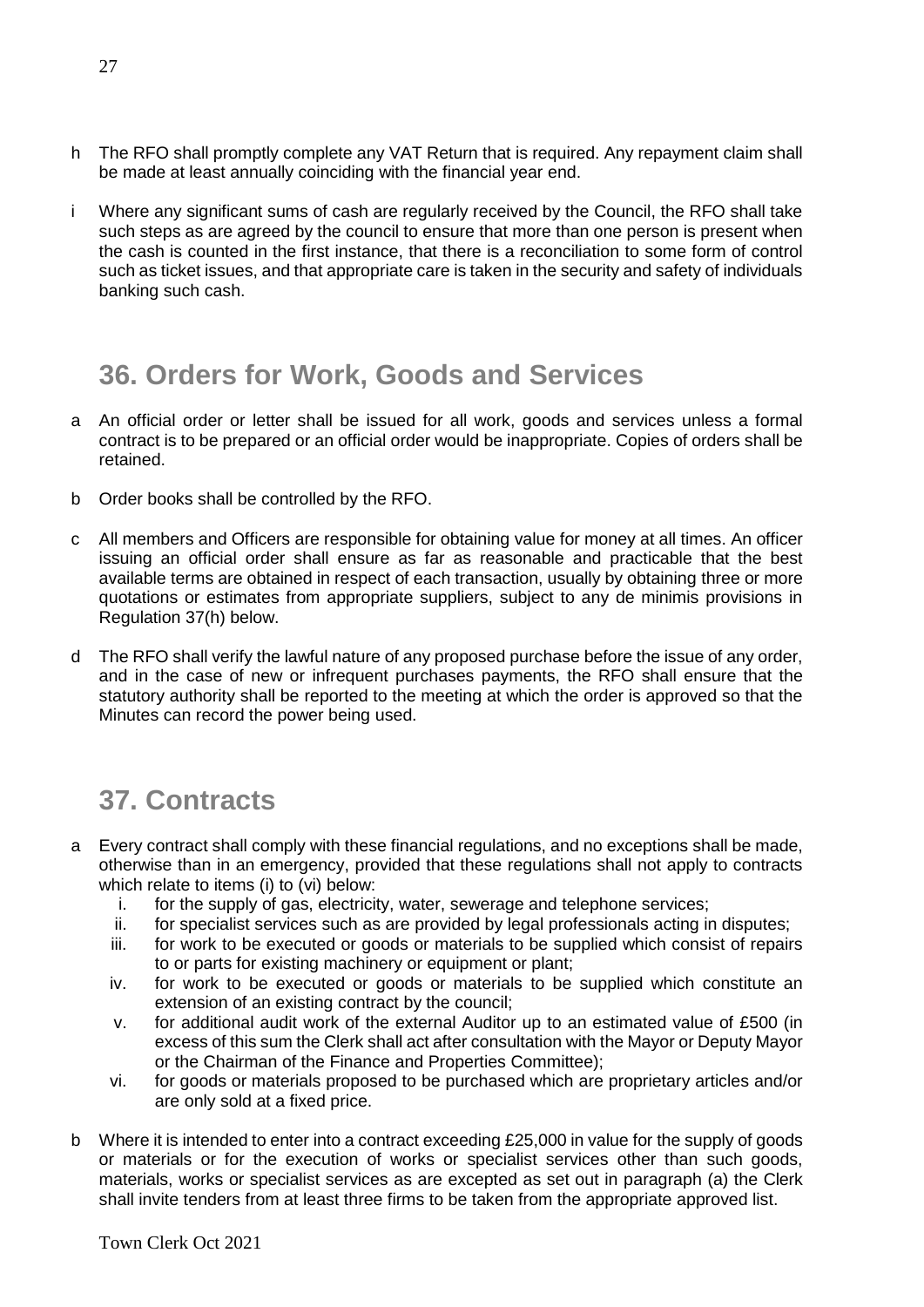- c When applications are made to waive financial regulations relating to contracts to enable a price to be negotiated without competition, the reason shall be embodied in a recommendation to the council.
- d Such invitation to tender shall state the general nature of the intended contract and the Clerk shall obtain the necessary technical assistance to prepare a specification in appropriate cases. The invitation shall in addition state that tenders must be addressed to the Clerk in the ordinary course of post. Each tendering firm shall be supplied with a specifically marked envelope in which the tender is to be sealed and remain sealed until the prescribed date for opening tenders for that contract.
- e All sealed tenders shall be opened at the same time on the prescribed date by the Clerk in the presence of at least one member of council.
- f If fewer than three tenders are received for contracts above £25,000 or if all the tenders are identical, the council may make such arrangements as it thinks fit for procuring the goods or materials or executing the works.
- g Any invitation to tender issued under this regulation shall contain a statement to the effect of Standing Orders 18(d)
- h When it is to enter into a contract less than £25,000 in value for the supply of goods or materials or for the execution of works or specialist services other than such goods, materials, works or specialist services as are excepted as set out in paragraph (a) the Clerk or RFO shall obtain 3 quotations (priced descriptions of the proposed supply); where the value is below £5,000 and above £1,000 the Clerk shall strive to obtain 3 estimates. Otherwise, Regulation 36(c) above shall apply.
- i The council shall not be obliged to accept the lowest or any tender, quote or estimate.

# **38. Payment Under Contracts for Building or Other Works**

- a Payments on account of the contract sum shall be made within the time specified in the contract by the RFO upon authorised certificates of the architect or other consultants engaged to supervise the contract (subject to any percentage withholding as may be agreed in the particular contract).
- b Where contracts provide for payment by instalments, the RFO shall maintain a record of all such payments. In any case where it is estimated that the total cost of work carried out under a contract, excluding agreed variations, will exceed the contract sum of 5% or more, a report shall be submitted to the council.
- c Any variation to a contract, or addition to, or omission from a contract must be approved by the council and Clerk to the Contractor in writing, the council being informed where the final cost is likely to exceed the financial provision.

# **39. Stores and Equipment**

a The officer in charge of each section shall be responsible for the care and custody of stores and equipment in that section.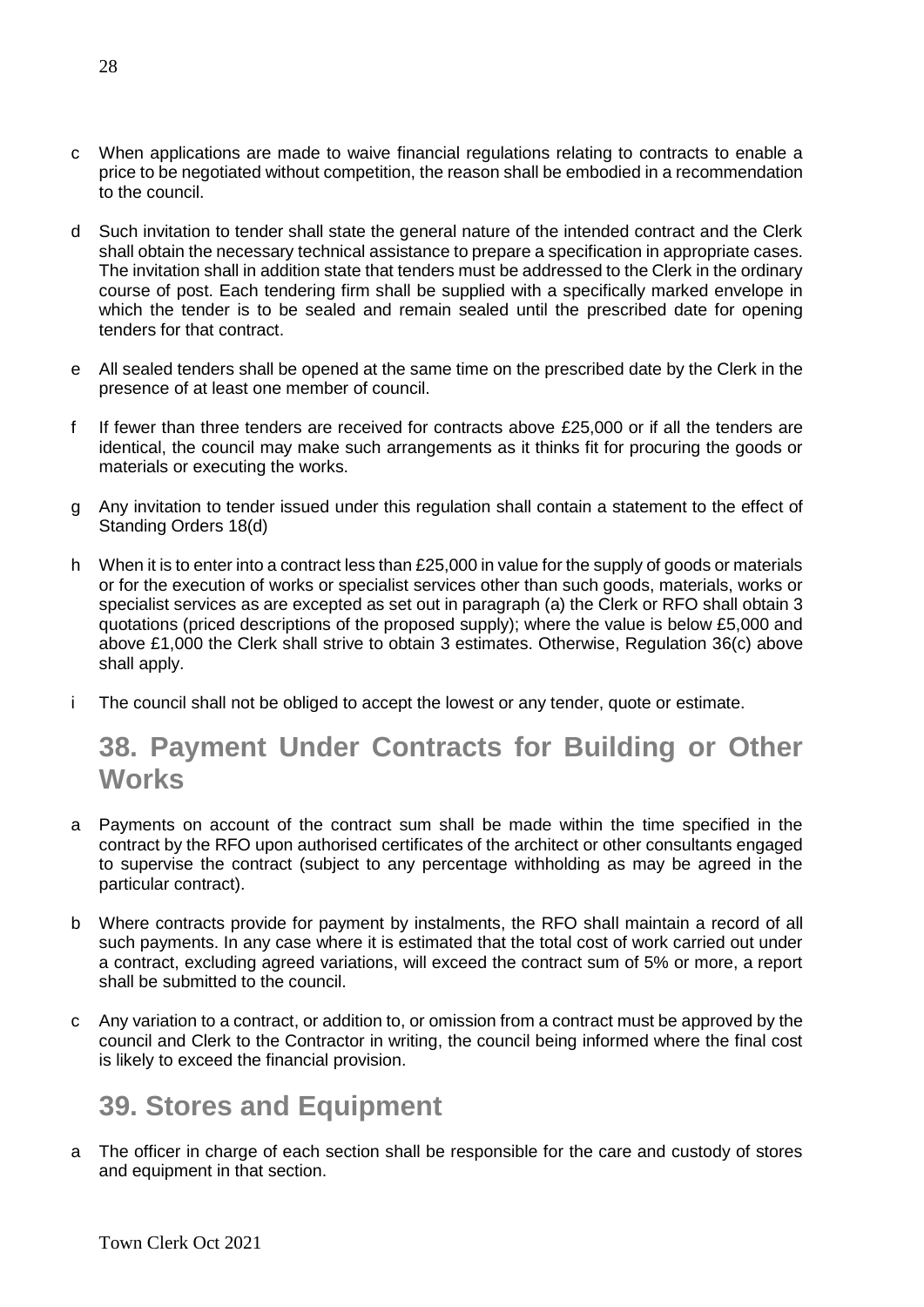- b Delivery Notes shall be obtained in respect of all goods received into store or otherwise delivered and goods must be checked as to order and quality at the time delivery is made.
- c Stocks shall be kept at the minimum levels consistent with operational requirements.
- d The RFO shall be responsible for periodic checks of stocks and stores at least annually.

# **40. Assets, Properties and Estates**

- a The Clerk shall make appropriate arrangements for the custody of all title deeds of properties owned by the Council. The RFO shall ensure a record is maintained of all properties owned by the Council, recording the location, extent, plan, reference, purchase details, nature of the interest, tenancies granted, rents payable and purpose for which held in accordance with Accounts and Audit Regulations.
- b No property shall be sold, leased or otherwise disposed of without the authority of the council, together with any other consents required by law, save where the estimated value of any one item of tangible movable property does not exceed £500.
- c The RFO shall ensure that an appropriate and accurate Register of Assets and Investments is kept up to date. The continued existence of tangible assets shown in the Register shall be verified at least annually, possibly in conjunction with a health and safety inspection of assets.

#### **41. Insurance**

- a Following the annual risk assessment (see below paragraph 42), the RFO shall effect all insurances and negotiate all claims on the council's insurers.
- b The RFO shall keep a record of all insurances effected by the council and the property and risks covered thereby and annually review it.
- c The Clerk shall be notified of any loss liability or damage or of any event likely to lead to a claim, and shall report these to council at the next available meeting.
- d All appropriate employees of the council shall be included in a suitable fidelity guarantee insurance which shall cover the maximum risk exposure as determined by the Council.

#### **42. Charities**

a Where the council is sole trustee of a Charitable body, the Clerk shall ensure that separate accounts are kept of the funds held on charitable trusts and separate financial reports made in such form as shall be appropriate, in accordance with Charity Law and legislation, or as determined by the Charity Commission. The Clerk and RFO shall arrange for any Audit or Independent Examination as may be required by Charity Law or any Governing Document.